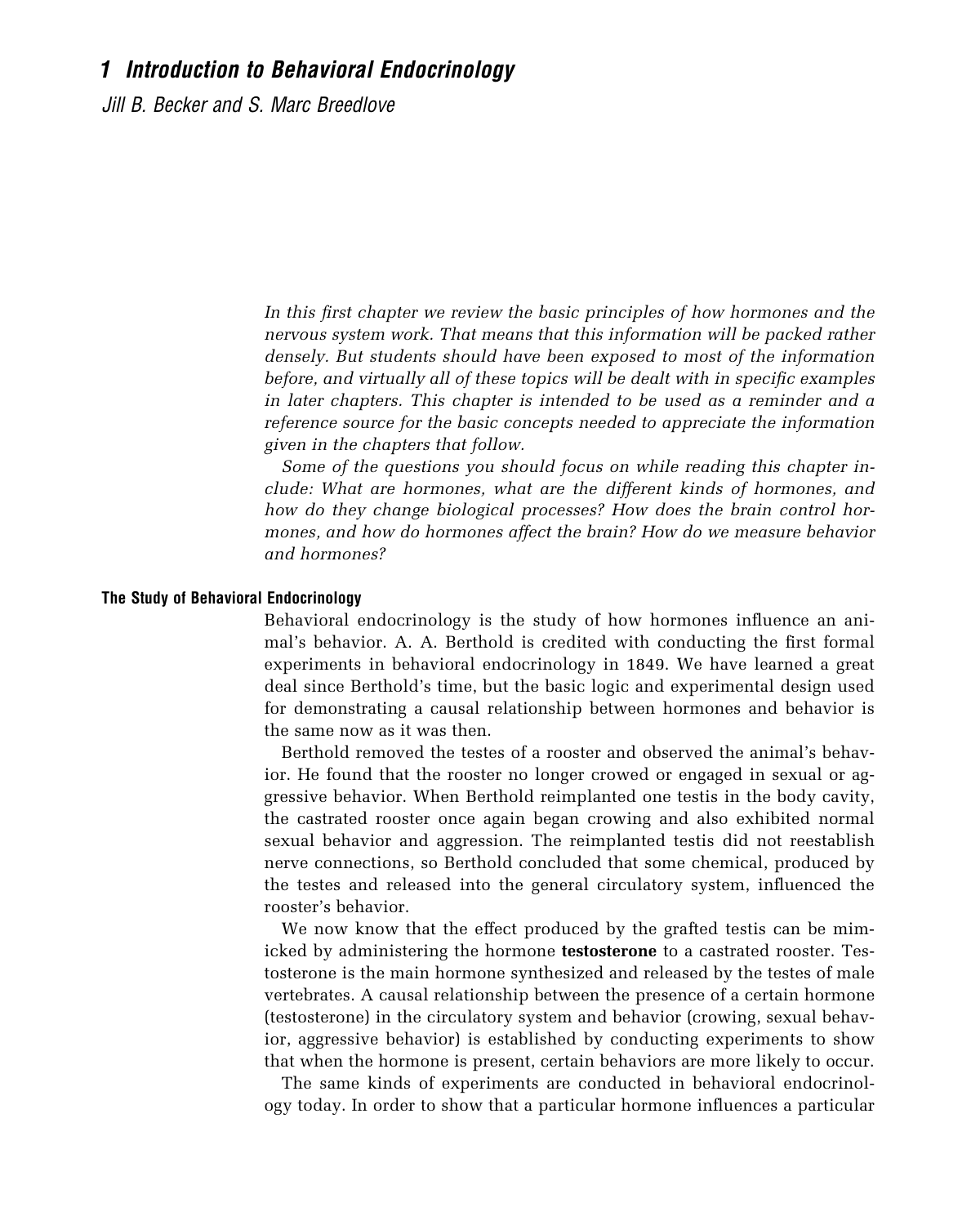behavior, the scientist must demonstrate that the frequency of the behavior changes when the endocrine gland producing the hormone is removed. Then the scientist must show that the frequency of the behavior can be returned to normal by providing the animal with the missing hormone.

Berthold's experiment also shows that the study of behavioral endocrinology is the study of two related systems. First, we must learn about the endocrine system, represented by the testes in this case. Of course, neither the testes nor the testosterone these glands released into the bloodstream completely determined the rooster's behavior. Other factors such as the time of day and the presence of a hen or a rival rooster also made a difference. But the testosterone released from the testes reached the brain. There the hormone acted on nerve cells (neurons) in various brain regions and changed the likelihood that those behaviors would appear under the appropriate circumstances. Therefore, to understand how the hormone influenced behavior, we must study a second system, the nervous system.

Inherent in our discussion of how hormones can influence an animal's behavior is the idea that if hormones produce a change in an animal's behavior, there has been some sort of change in the animal, probably in its brain. We can try to find out which parts of the brain have been changed, how they have been changed, and how those modifications have caused an alteration in behavior. Conversely, if hormones cause alterations in the brain, there should be a corresponding change in the behavior or the physiology of the animal that we may be clever enough to detect.

# Behavioral Methods: Field versus Laboratory Studies

Experiments in behavioral endocrinology obviously require the assessment and measurement of behavior. Most people assume that this is the easy part: Sit and watch. However, there are many ways to measure behavior, including ways that may not be valuable. To discuss the issues involved in methodology, we must first consider two very different types of research—laboratory and field. Surely the best way to understand behavioral endocrinology is to observe the creatures of interest in their normal habitat: deer in the woods, mice in the fields, and monkeys in the jungle. But research in the field is a great challenge. Conditions are not very comfortable for humans. Many important variables are beyond inspection or control. Unexpected turns of events are common. Therefore, it is difficult to observe the exact same phenomena twice. Consequently, two researchers trying to study the same things may observe and report very different field results. The difficult task of field researchers is to achieve consistent, repeatable results. Only then can they feel confident that they understand the phenomena.

The consistency field researchers strive for is, in fact, the great advantage of laboratory research because the investigator in the laboratory can control many variables and keep them constant. Temperature, humidity, food and water availability, and even, in some cases, the genetic make-up of the subjects, can all be controlled. If laboratory rats of strain X are kept in conditions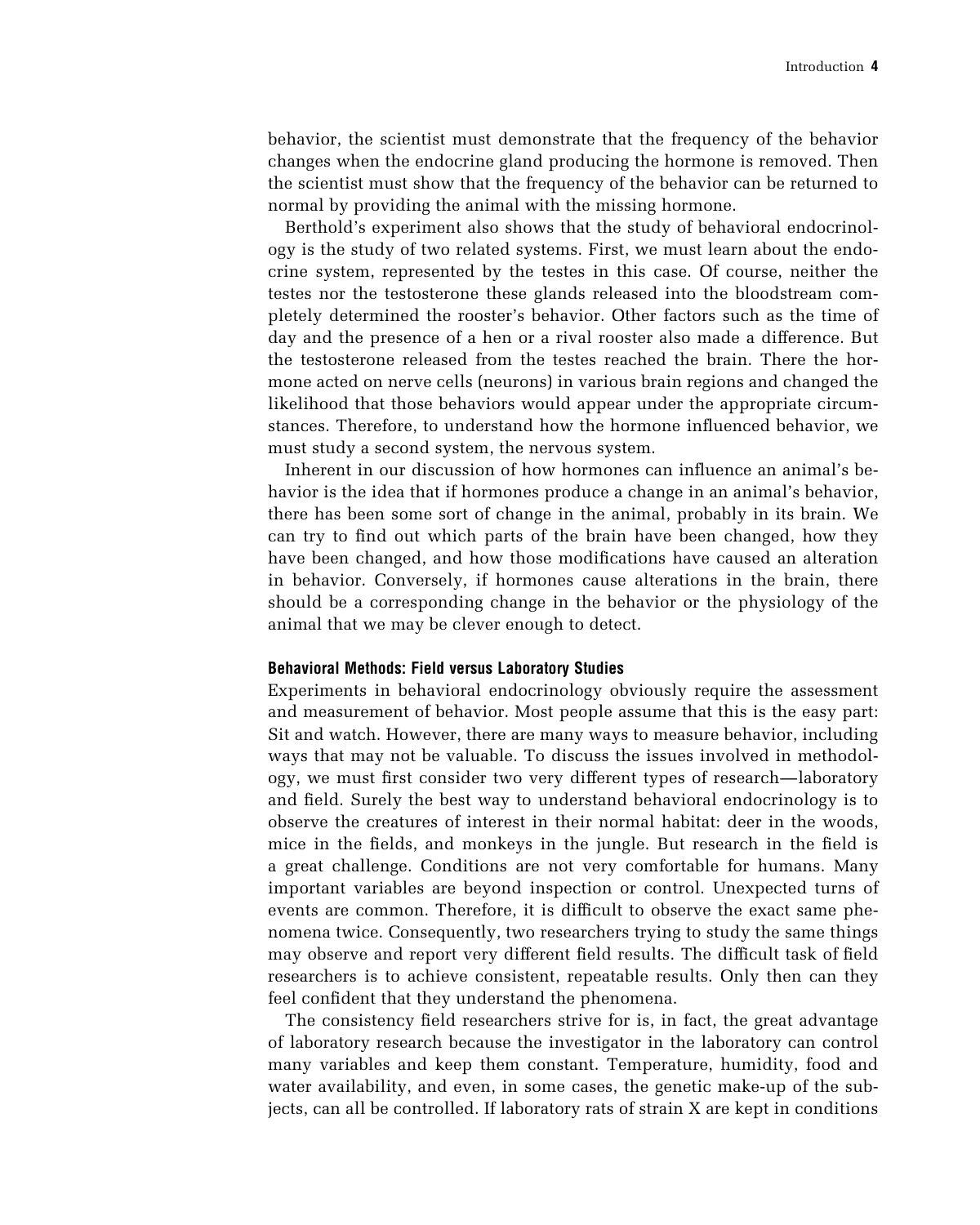Y and given hormone Z, then they should display the same behaviors each time, and to a great extent they do. As will become obvious at various places in this book, however, there are plenty of individual differences even in a laboratory setting. But as more and more conditions are standardized to achieve consistency in laboratory results, you run a risk that what you are learning is applicable only to the laboratory.

This demonstrates an important strength of field research—validity. If you do learn something in the laboratory and can repeat this observation in the field, you know it is valid for the world-as-it-is. Ideally, laboratory workers read the field reports to help them judge which phenomena may be relevant outside the laboratory and therefore valid. In turn, if field researchers suspect, for example, that hormones are affecting a particular behavior, they may try to test that notion under the more controlled conditions of the laboratory.

To obtain results in the laboratory that approximate conditions in the field, the scientist must approach the experimental question from the perspective of the animal. If your subject is a rat, you need to ''think like a rat.'' In other words, you should design your behavioral tests to take advantage of the normal behavior of the animal in the wild. I. Q. Whishaw et al. described in exacting detail the methods that can be used to analyze the behavior of a laboratory rat. Some of these ideas are summarized in table 1.1.

This approach can be applied to the study of other species in the laboratory. The exact details of the behavioral tests will vary with the species, but the methods used to observe, analyze, and challenge the neurological functions of an animal can be generalized to any species. These authors argue that with the careful observation and description of an animal's appearance and behavior, ''meaningful generalizations about the organization of the nervous system [can] later be made'' (Whishaw, Kolb, and Sutherland 1983). This is also true for the behavioral endocrinologist who wants to make meaningful generalizations about the influence of hormones on the nervous system.

# Experimental Design

The challenge of obtaining meaningful behavioral results in the laboratory can also be addressed by careful construction of the experimental procedures. There are a number of important things to consider when designing an experiment. For example, let's say that you have decided to investigate the effect of estrogen on sexual behavior in female rats. What groups will you compare? In order to control circulating estrogens in your animals, you may want to begin with animals that have had their own source of estrogen (the ovaries) removed (i.e., ovariectomized animals).

One way to test the effect of estrogen on sexual behavior in these ovariectomized rats would be to test all the animals first without estrogen. Then you could give the animals estrogen and repeat the behavioral test (this is known as a sequential design, repeated measures, or a within-animal comparison). One thing you need to be aware of, however, is that sometimes experimental procedures themselves can change an animal's behavior. For example,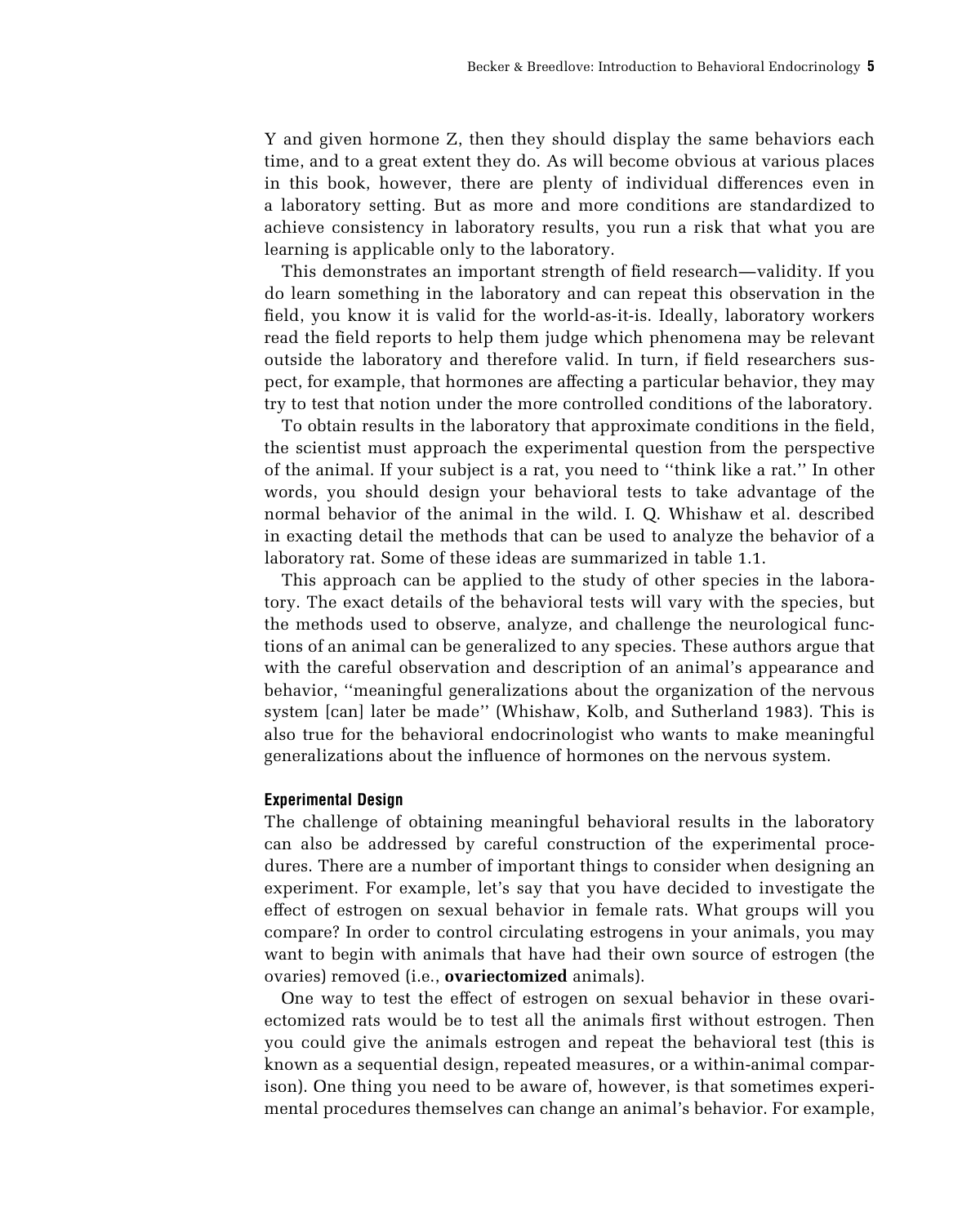| MFASURF                           | <b>SPECIFIC FEATURE</b>                                                                                                                                                           |
|-----------------------------------|-----------------------------------------------------------------------------------------------------------------------------------------------------------------------------------|
| Appearance                        | Body weight, core body temperature, eyes, feces, condition, genitals,<br>muscle tone, pupils, responsiveness, saliva, teeth, toenails,<br>vocalizations                           |
| Sensory and sensorimotor behavior | Response to auditory, olfactory, somatosensory, taste, vestibular, and<br>visual stimuli presented both in home cage and open field                                               |
| Posture and immobility            | Behavior when spontaneously immobile; posture and muscle tone when<br>immobile; tonic immobility or animal hypnosis; environmental<br>influences on immobility                    |
| Movement                          | General activity, movement initiation, turning, climbing, walking,<br>swimming, righting responses, limb movements, mouth and tongue<br>movements                                 |
| Species-typical behaviors         | All species-typical behaviors including grooming, food hoarding,<br>foraging, taste aversion, sleep, maternal behavior, sexual behavior, play,<br>nest building, and burying      |
| Learning                          | Classical conditioning, instrumental conditioning, and learning sets,<br>especially including measures of spatial learning, avoidance learning,<br>and conditioned taste aversion |

Table 1.1 Behavioral Assessment of Neurological Function in Animals: Summary of Features of Behavior and Appearance That Can Be Examined

From Whishaw et al. 1983.

perhaps the experience of the first test would affect performance in the second test regardless of hormone treatment. So it is important to run a control group that is tested a second time without receiving the hormone.

Another way to conduct the experiment is to use a simultaneous design (between-animal comparison). With this experimental design, each ovariectomized rat would be tested only once. One group would receive the hormone treatment—say, estrogen dissolved in peanut oil—while the control group would receive injections of the peanut oil vehicle without the estrogen. The behavior of the two groups of animals during the test would then be compared to see if the hormone has affected the behavior.

The advantage of the sequential design is that usually fewer animals are needed. The behavior of each animal during the two tests can be compared, and this tends to reduce variability in the data. On the other hand, if your procedures are causing changes in the animals' behavior for reasons other than the hormone treatment, a simultaneous design may be the best way to test your hypothesis. There are more complex experimental designs, but they are essentially variations and combinations of these two basic protocols.

#### Behavioral Observations

Next, you must decide how you will define and quantify the behavior. You must also choose your testing environment and procedures. Most behavioral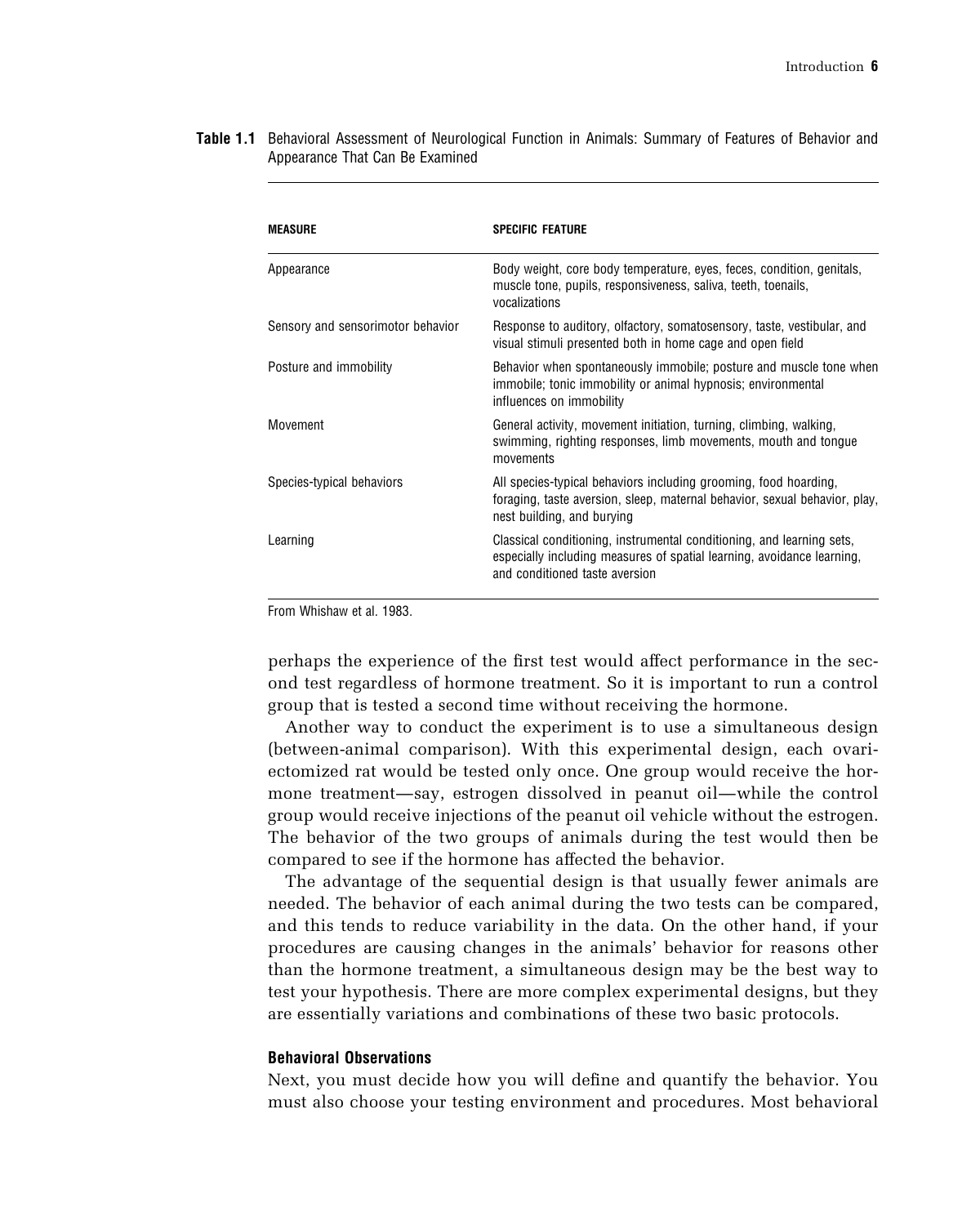

**Figure 1.1** Lordosis in the female rat. These drawing were traced from single frames of films of rat mating encounters. Note the arching of the back with the elevation of the head and rump. (From Brink et al., 1978.)

experiments involve procedures that require an observer to make decisions about the animals' behavior. For example, before she is mounted by a male, a female rat exhibits a number of behaviors that have been termed ''proceptive'' behaviors: She will hop and dart and display ear wiggling in response to a male. You must decide if you are going to record these behaviors; if so, you must define them so that they are always scored in the same way. When a male rat mounts a receptive female rat, she will arch her back (head and rump are elevated) and deflect her tail to one side. This is a reflexive behavior known as **lordosis** which permits the male to achieve intromission (i.e., place his penis in her vagina). You must also decide how to quantify this behavior. You could count the number of times the rat displays lordosis in proportion to the number of mounts, measure the amount of time the rat is in lordosis, judge the completeness of the lordosis (figure 1.1), or make-up some combination of these. For each behavior you must come up with a written definition that you and the other observers agree on.

Because behavioral observation often requires making subtle judgments, it is also important that the observer be unaware of the specific treatment that an animal has received (this is known as being ''blind'' to the experimental conditions). This is usually achieved by coding the animals or treatments to hide their identity from the observer in order to prevent the observer's expectations from coloring his or her judgment. It is also a good idea to have more than one observer score the behavior to test the reliability of the data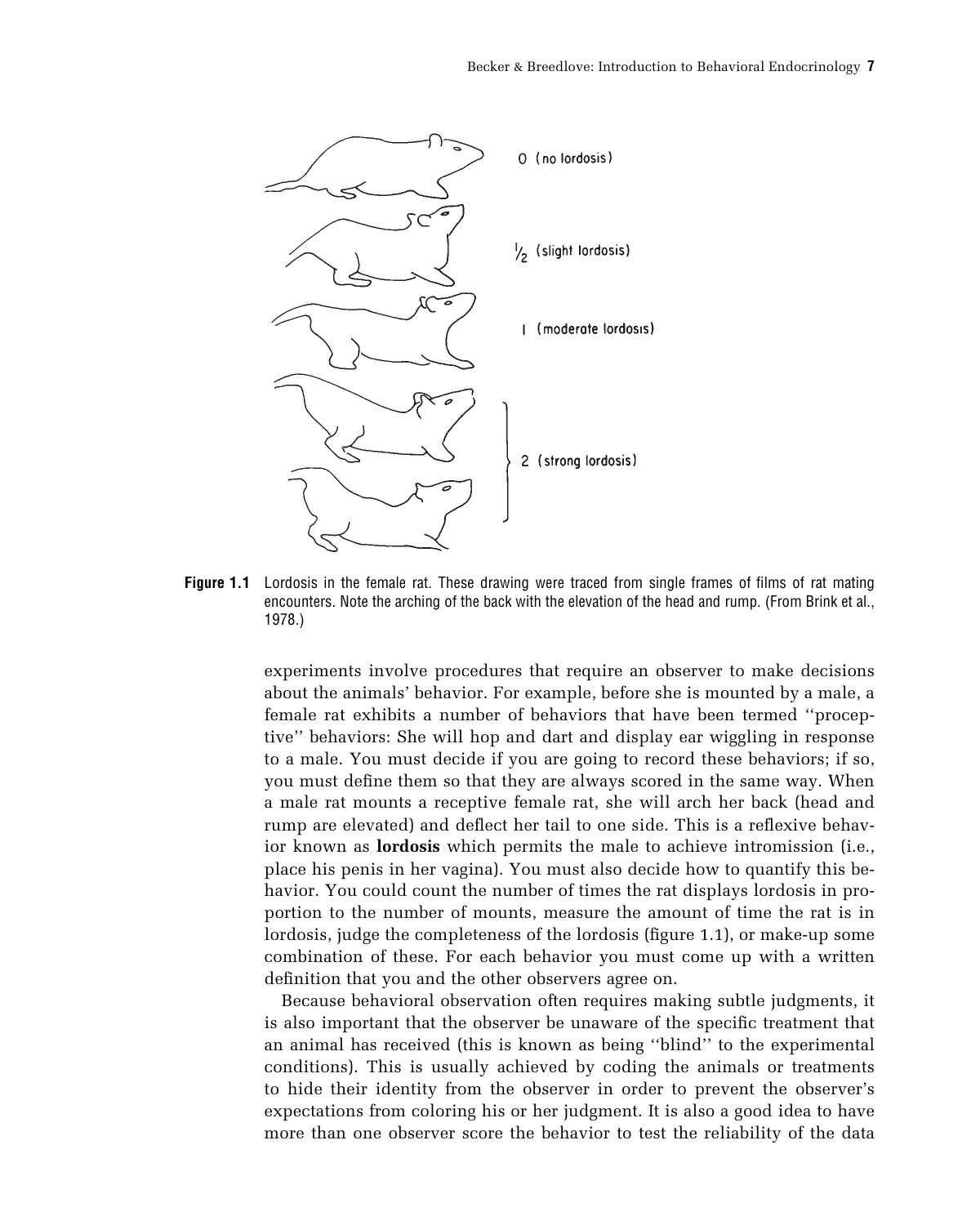across observers. In other words, do both observers score the behavior in the same way? This knowledge is important for several reasons. First, you want to be sure that the data have internal consistency, i.e., that all animals were scored in the same way. Second, you want to be sure that your definitions are precise enough to allow two observers using these definitions to obtain the same results. If so, then other investigators will be able to repeat your methods and replicate your results.

# Other Considerations

Other things that need to be considered include when to make your behavioral observations and what dose or treatment regimen to use for the hormone administration. When in doubt, it is best to be guided by endogenous, physiological concentrations of the hormone (if they are known) and by what is already known about the temporal relations between the endogenous hormone fluctuations and the behavior under consideration.

When considering the dose, some investigators might be tempted to begin with high doses of a hormone just to be sure that they see an effect. Results from high doses, however, can be very misleading. A bell-shaped curve showing the relationship between a hormone and a behavior is frequently found in behavioral endocrinology. This means that within a physiological range of doses, the higher the dose, the more effective the hormone at producing a change in a behavior. On the other hand, higher doses of the hormone might have no effect or even an opposite effect on the behavior.

Alternatively, when a behavior is altered only by a large dose, it is possible that the extremely high dose has made the animal sick or disoriented and thereby has had a crude effect on behavior that is unrelated to the normal actions of the hormone. This latter concern is especially important when a large dose of a drug or hormone *decreases* a behavior, because the animal may display the behavior only when it is feeling comfortable and relaxed. Similarly, you must always be concerned when a treatment alters behavior in the same way that general stress might alter it; perhaps the treatment distressed the animal and thereby changed the behavior, which reflects nothing about the normal influence of that hormone on that behavior.

There are many ways to administer hormones. Steroid hormones are not very soluble in water, so they are usually dissolved in oil and injected just under the skin (subcutaneously). Another way to administer hormones is to pack solid hormone into a piece of silicone rubber (the brand name is Silastic) tubing and seal the ends. This Silastic implant is placed under the animal's skin. The hormone will slowly diffuse out of the tubing. By varying the thickness and length of the tubing, the amount of hormone to be delivered and the duration of hormone delivery can be adjusted. This method has the advantage that a hormone can be delivered for long periods of time without the repeated stress of frequent injections. The disadvantages are that you do not always know how much hormone you are delivering, and, as we will learn, endogenous hormones are not released in such a constant fashion.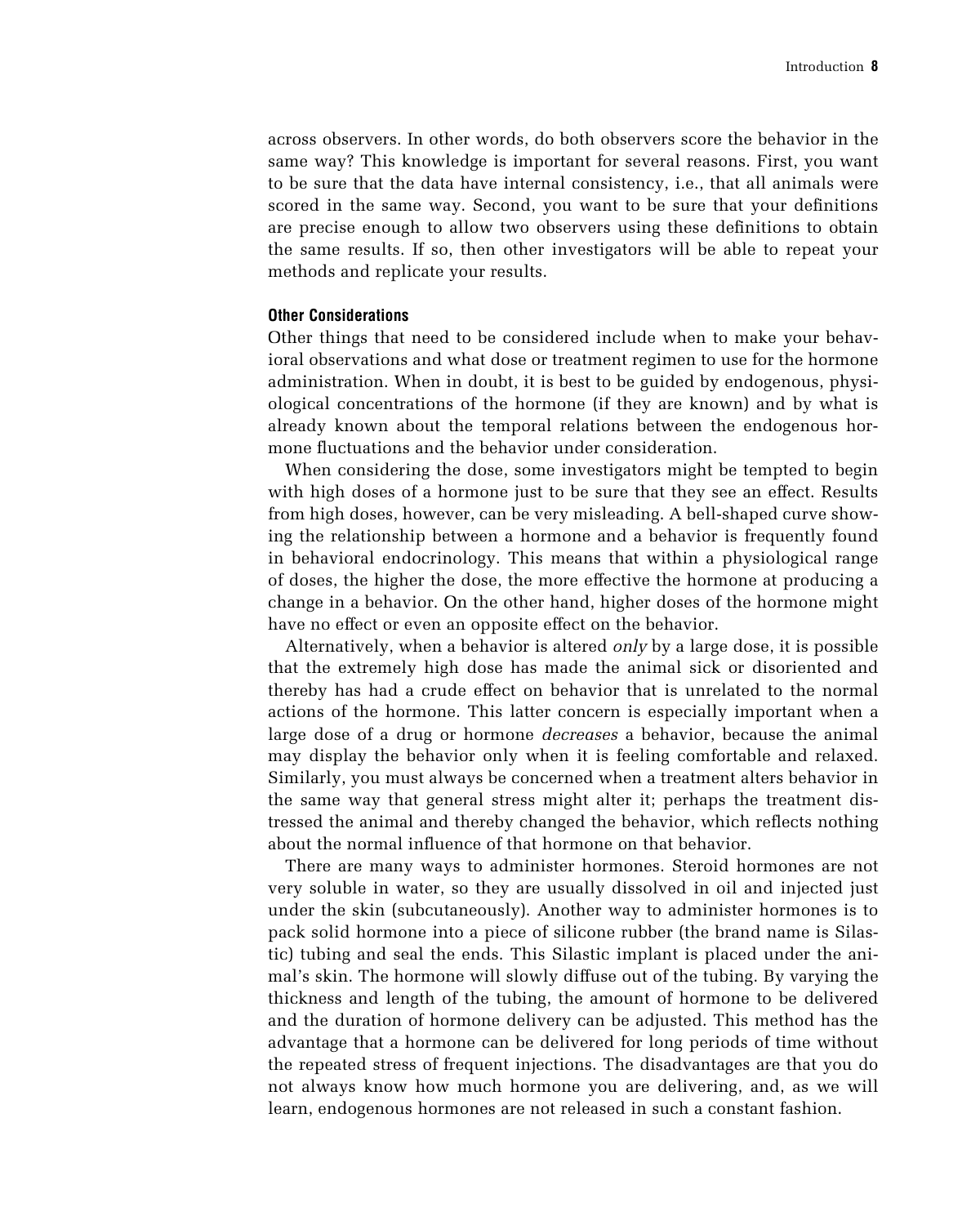It may be desirable in some experiments to deliver hormone directly to specific areas of the brain in order to localize the brain area mediating a particular behavior. In order to do this, a small cannula (a hollow piece of stainless steel tubing) is tamped full of hormone at one end. The end of the cannula containing the hormone is then introduced into an animal's brain in a specific location. If the behavior is changed by this local application of hormone, you need to make sure that the effect is specific to the hormone and that it acted in that particular area of the brain. Maybe the cannula damaged the brain, causing the observed effect, or perhaps the hormone diffused to another area of the brain a few millimeters away. Therefore, to be sure of your result, you need to find out if cannulae containing control hormones (i.e., biologically inactive versions of the same hormone) and cannulae containing the active hormone placed in other brain regions produce the same effect.

Thus, the study of hormones and behavior in the laboratory requires a design that will accurately measure and evaluate the effect of experimental manipulation on the behavior. In order to produce results that can be generalized to animals outside the laboratory, it is a good idea to use behavioral tests that reflect naturally occurring behaviors and hormone treatments that closely approximate endogenous hormone secretions.

#### Relating Behavior to Brain: Highlights of Chapters to Follow

Using procedures such as these and others, scientists have investigated how hormones affect behavior, and that is the topic of this book. Investigators have studied the way hormones affect neuronal function as well as how the brain is organized. For example, we know that specific areas of the brain are responsible for sexual behavior and that the areas of the brain important for sexual behavior are different for males and females. In chapter 3 you will learn how the hormones produced by the fetus are responsible for the sexual differentiation of the brain. In fact, some hormones determine whether certain neurons live or die (chapters 3 and 11). You will learn how this exciting field of research has demonstrated that sex differences in both reproductive behavior and brain morphology are determined by the hormonal milieu in which neurons develop.

In the second section of the book, the consequences of hormonal influences on brain development for sexual behavior, courtship, and parental behavior will be explored in greater detail. In chapter 4 you will learn about the intricate hormonal cycle that coordinates the simultaneous production of eggs with the onset of sexually receptive behavior in many female mammals. You will also learn that more than one strategy has evolved to maximize the possibility that fertilization of the egg will take place. In chapter 5 you will learn, among other things, how scientists have been able to determine that different areas of the brain are important for sexual arousal and sexual motivation in males. Then, in chapter 6, you will be asked to consider how the data from nonhuman animals relates to what we know about hormonal influences on sexual behavior in humans.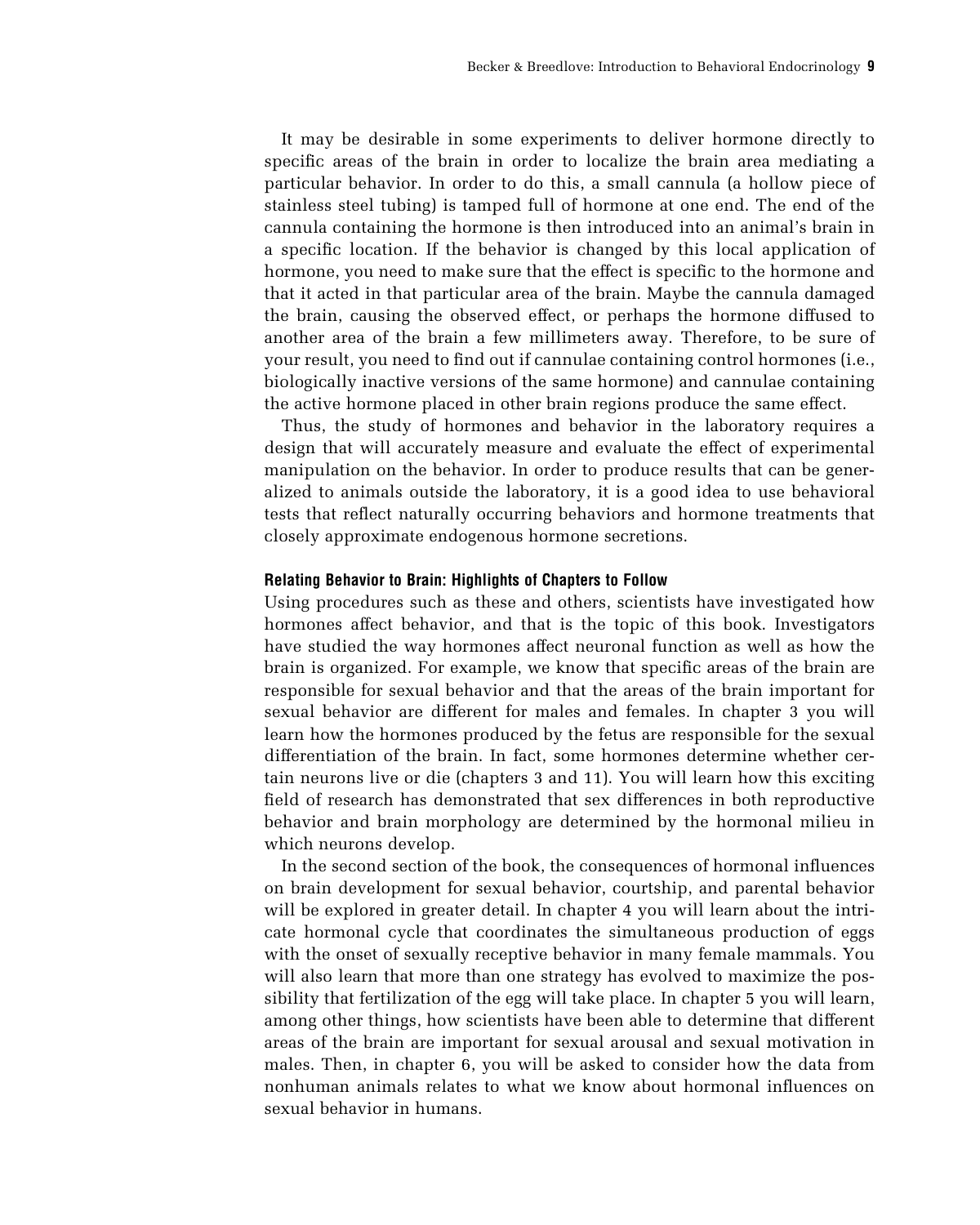In chapter 7 you will learn more about the diversity of hormone-behavior relations that have evolved in various species. You will see that even though the hormone-behavior relations may appear to be very different, the same neuroendocrine systems are involved in controlling reproductive behaviors. In some species getting together in order to reproduce is more challenging than for others. These species have evolved elaborate courtship behaviors. Frogs, birds, and fish have evolved different mechanisms to convey to members of their own species information about their reproductive status and fitness. Hormonal influences on sensory receptors, muscle development, and the electrical activity and morphology of neurons in the brain all play a role in ensuring that males and females of a species find and select their mates. But there is a rich diversity among species in where and when hormones produce their effects. Part II concludes with a discussion in chapter 9 of how the hormones of pregnancy also facilitate the initiation of parental behavior. Since the main goal of reproduction is to produce viable young, parental behavior is an additional way that hormones act in the brain to ensure survival of a species.

In Part III you will examine the interactions among hormones and regulatory functions. For example, you will learn in chapter 10 that the immune system is quite sensitive to neuroendocrine signals. Conversely, chronic stress has a profound impact on the secretion of hormones by the adrenal gland, and in chapter 11 you will learn that these hormones can have dire consequences for an animal, affecting energy availability, growth, reproduction, and the immune system. Then, in chapter 12, you will learn how endogenous biological rhythms coordinate the many endocrine systems, serving as one of the major organizing forces for hormone-behavior relations.

In Part IV you will learn that hormones can act on specific areas of the brain to affect sensorimotor and cognitive function. Basic studies, described in chapters 13 and 14, have investigated some of the possible underlying neural processes involved in these functions for nonhuman animals, and correlative experiments, discussed in chapter 15, have suggested that hormones have similar effects on cognitive function in humans.

In the final part of the book, you will learn how intimately hormonebehavior relations are related. Even though hormones have profound effects on brain and behavior, the environment in which an animal lives and the behavior it engages in impact its hormones. All in all, it is a delicate and fascinating arrangement wherein our hormones and our day-to-day experiences interact—hormones influencing behavior and behavior influencing hormones. For example, in chapter 16 you will learn that hormones can affect eating and drinking and that these behaviors affect the secretion of many hormones. Chapter 17 describes the research on invertebrate systems that has demonstrated the ways in which various behaviors triggered by different hormones interact to ensure successful metamorphosis. We will see many examples of the ways in which secreted hormones alter behavior, but conversely, exposure to stimuli and even the execution of behavior itself can affect hormonal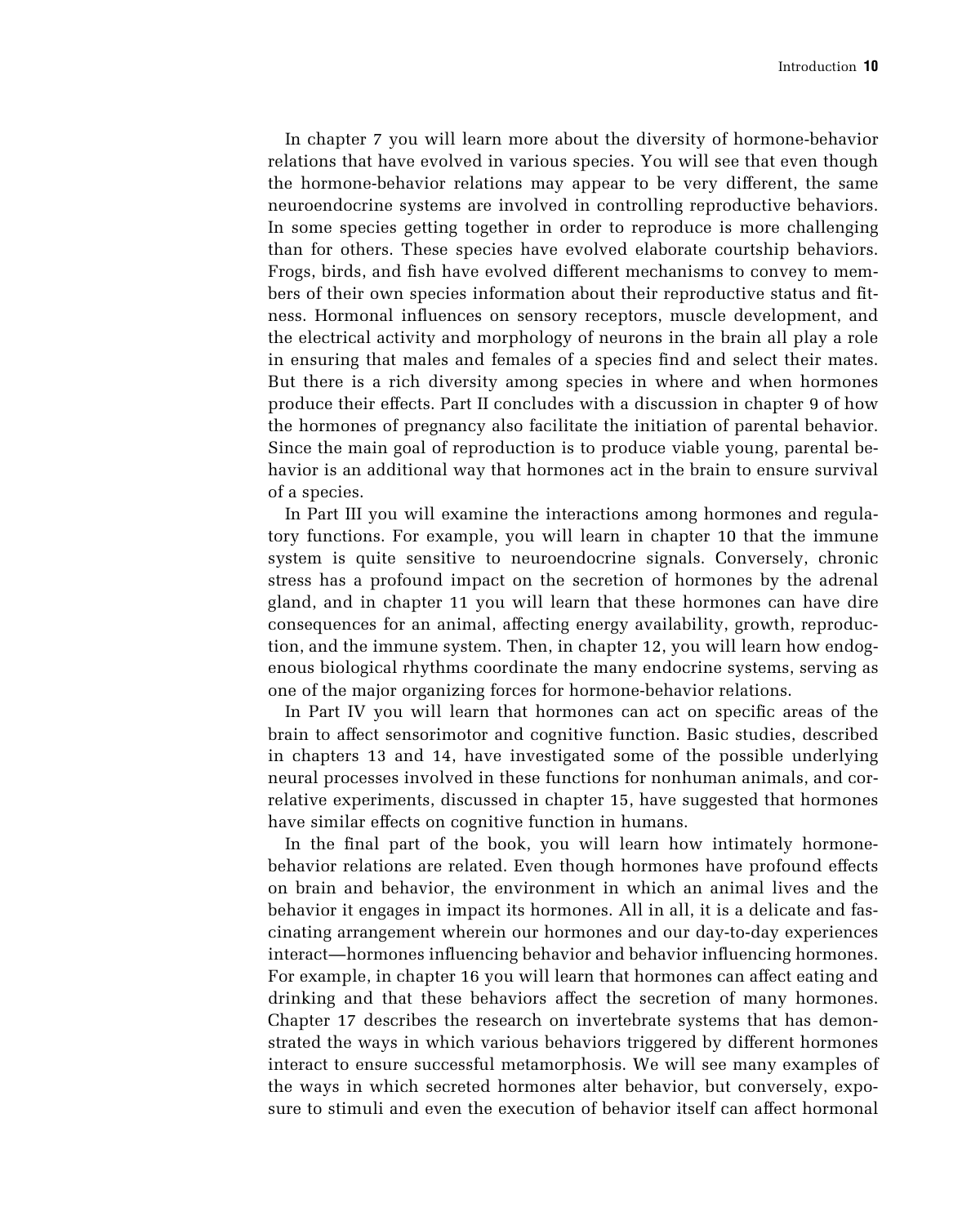secretions in turn. Chapter 18 describes many of the various ways in which behavior and experience can affect hormones. Input from each of our senses affects our neuroendocrine systems and serve to coordinate neuroendocrinology and behavior.

Each chapter in this book describes what is known about how hormones affect behavior and the underlying neural mechanisms mediating these hormone-behavior relations. This means that in addition to understanding how behavior is studied, we must also have a basic understanding of both the nervous system and the endocrine system. In every chapter, whenever possible, we have included some of the latest information from modern molecular biology. In chapter 2 we will spend some time telling you about those methods. But first, let's review the basics.

### Basic Concepts in Cell Biology

Experiments similar to those performed by Berthold are still conducted today to establish hormone-behavior relations. Of course, today's behavioral endocrinologist can investigate the underlying neural mechanisms mediating hormone-behavior relations, the subcellular events that occur in response to hormones, and even the molecular biology of those subcellular responses. Therefore, today's student of behavioral endocrinology must become familiar with the basic mechanisms of neural and cellular function to understand hormone-brain interactions.

Before we discuss how and where hormones act in the brain to influence various components of an animal's behavior, we will first review some basic facts and principles of biology, endocrinology, and biopsychology. As mentioned earlier, these ideas will be important for an understanding of the topics to be discussed later in the book. This discussion is not intended to be a comprehensive review or ''everything you ever wanted to know'' about the brain and endocrine systems. Instead, it is a brief review of some basic ideas, which can be referred to when reading the rest of the book if questions arise. For more details and further explanations of the subject material, additional readings are suggested at the end of this chapter.

# The Biology of Eucaryotic Cells

All complex biological organisms are made up of individual eucaryotic cells that contain a spherical-shaped nucleus, in which the genetic material for the organism is stored, and a surrounding cytoplasm, which contains many subcellular organelles that perform diverse functions. While the number of cells in an organism and the complexity of relations between cells varies considerably across species, most of the cellular processes that eucaryotic cells carry out are found in all species. In particular, the ways in which genes store or encode the information needed to produce an organism is a fascinating story that seems to change little across species from worms and flies to people. The modern behavioral endocrinologist takes advantage of the principles and methods of the genetic code and its regulation when asking questions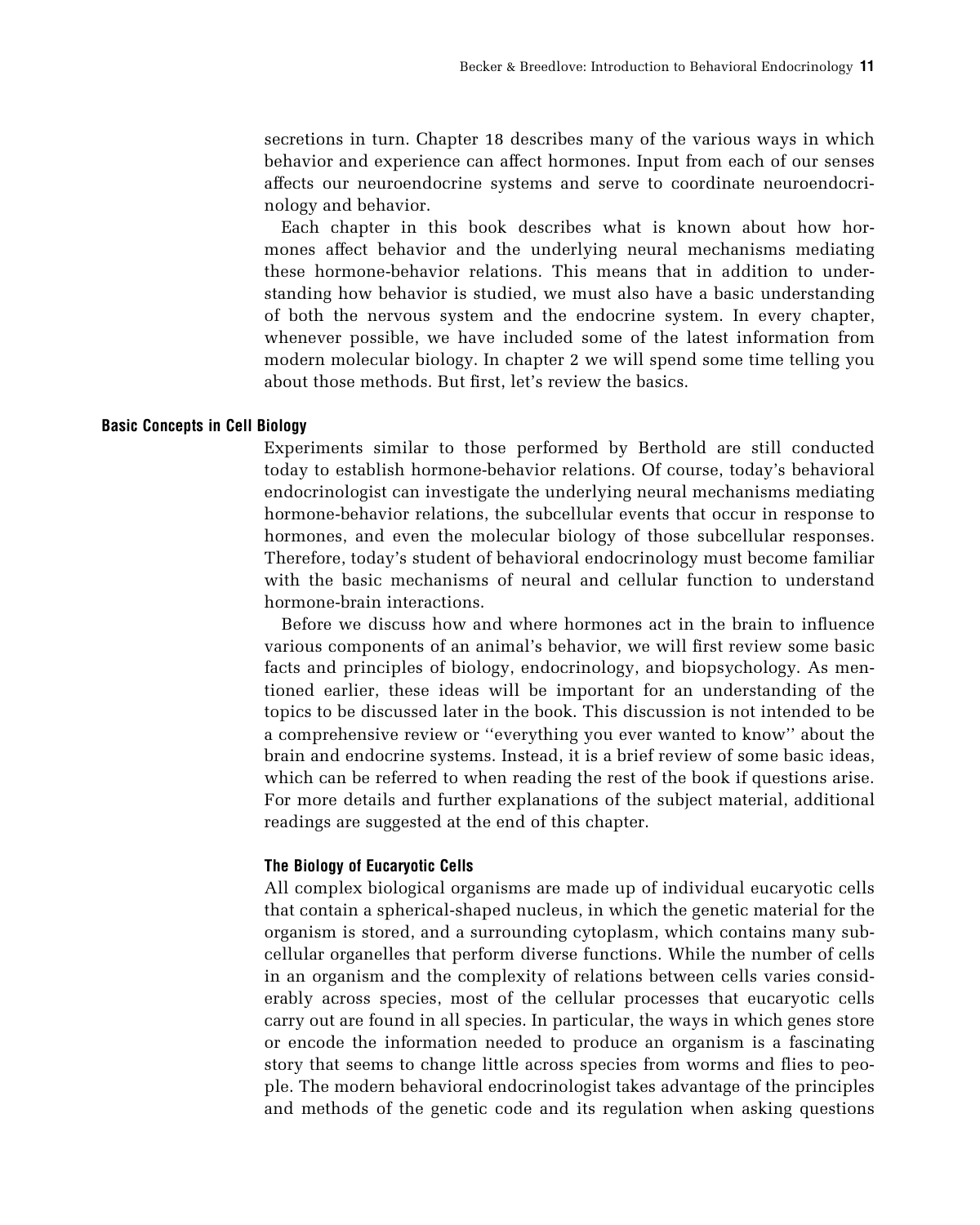about hormones and behavior. Because many chapters in this book discuss the effects of hormones that produce their effects by activating specific genes, a brief overview of how the instructions contained in the genome are carried out will help you understand how hormones produce their effects.

### THE GENETIC CODE

The genetic information for each cell is stored in fiberlike structures called chromosomes. The chromosomes are actually long, twisted molecules of deoxyribonucleic acid (or DNA) that remain in the cell's nucleus. DNA is composed of four different molecules called nucleotides (because they were originally isolated from cell nuclei). The nucleotides form a long chain with a sugar (deoxyribose), linking them together. Two of these DNA chains wind around each other in the famous double helix. DNA codes for the sequence of amino acids that go into individual proteins. Some of these proteins are packaged by the cell for export; others are enzymes that allow the cell to make other molecules or perform certain functions. Amazing as it may seem, all genetic instructions come down to which particular proteins are to be made in different cells at different times.

A particular piece of DNA that contains the instructions for making a protein is known as a gene. In order for DNA to produce a protein, the gene must first be **transcribed** (figure 1.2). During this process of transcription, a single strand of DNA serves as a template for the assembly of a string of nucleotides forming ribonucleic acid (RNA). Each of the four different DNA nucleotides have a tendency to pair with only one particular RNA nucleotide. There are, therefore, four different RNA nucleotides, each complementary to a DNA nucleotide. The newly transcribed string of RNA nucleotides forms a molecule known variously as the ''message,'' the ''transcript,'' or the messenger RNA (mRNA).

Since each DNA nucleotide is transcribed as a specific RNA nucleotide, the code for an amino acid sequence is now contained within the series of RNA nucleotides. The mRNA leaves the nucleus for the cytoplasm, where protein synthesis occurs when the genetic instructions encoded in the mRNA transcript are translated into a chain of amino acids. A series of three nucleotides constitutes the name (also referred to as the codon, or code) for which of the 20 or so different amino acids will be added to the chain. A long series of such triplets codes for a long series of amino acids, and that is what constitutes a protein. This flow of information from the gene to a protein is the foundation upon which modern molecular biology is built (figure 1.2).

# SUBCELLULAR ORGANELLES

Outside the nucleus but within the cytoplasm of the cell are a number of subcellular organelles that serve different specific functions. For example, mitochondria provide energy to the cell. Ribosomes (themselves made up of special ribosomal RNA) are the site of protein synthesis, i.e., translation. The endoplasmic reticulum (literally, a network of membranes) and Golgi appa-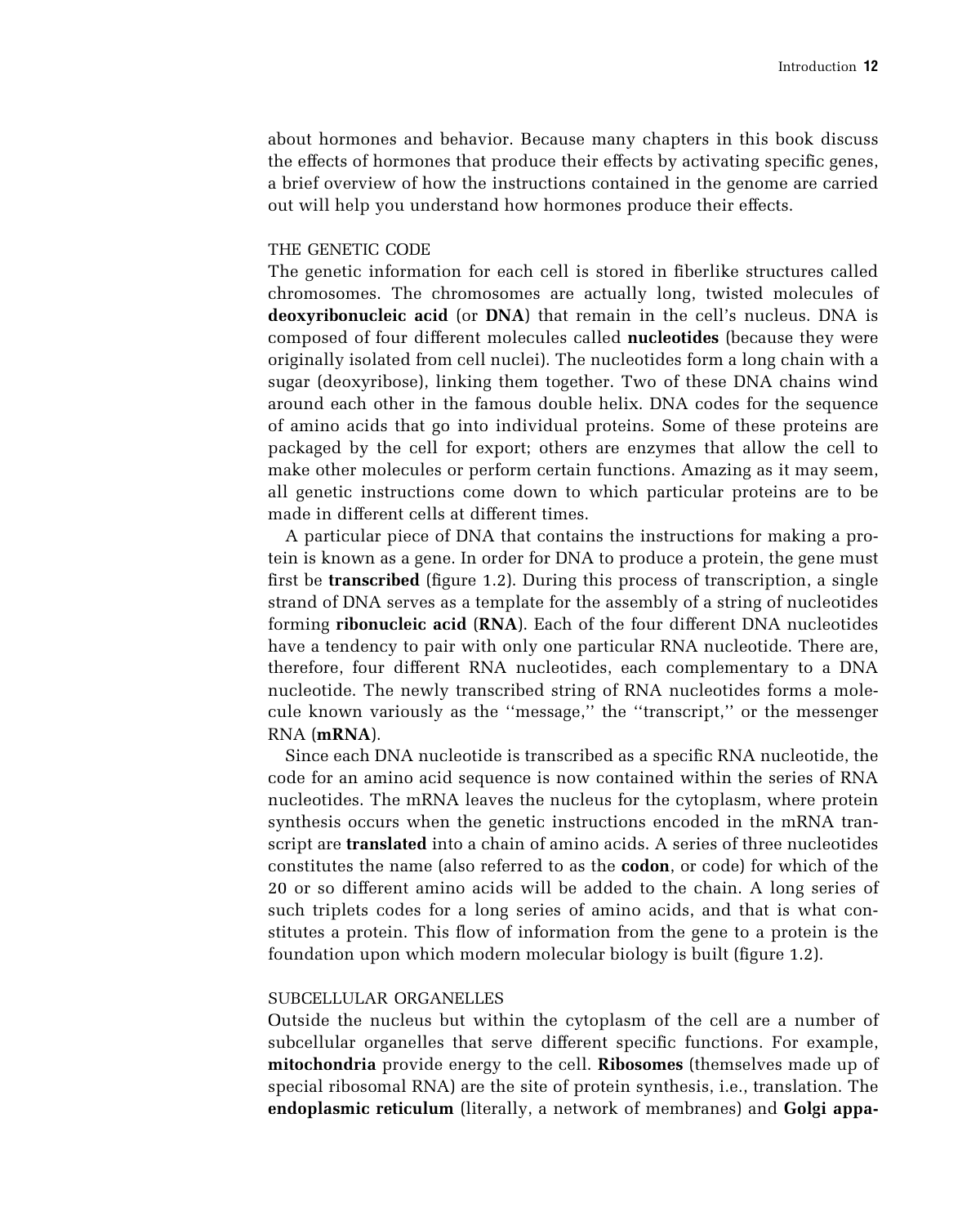# 1. DOUBLE STRANDED DNA



# 2. TRANSCRIPTION: single strand DNA to single strand RNA



Figure 1.2 The four nucleotides that make up each DNA molecule (adenine, thymine, guanine, and cytosine) are represented schematically in this figure by boxes with the letters A, T, G, and C, respectively. The four nucleotides in RNA (adenine, uracil, guanine, and cytosine) are represented by circles with the four letters A, U, G, and C.

1. In forming the double-stranded DNA molecule, each nucleotide is always paired with only one of the other base pairs: C with G, T with A. Normally the two strands are tightly twisted around each other in a ''double helix.''

2. In order for transcription to occur, the two strands of the DNA molecule must first unwind. The single strands of DNA can then serve as templates for synthesis of single strands of RNA. Each of the four DNA nucleotides always codes for only one of the four RNA nucleotides (C for G, G for C, T for A, and A for U). The newly synthesized RNA can then leave the nucleus.

3. Translation of the sequence of amino acids to make up a protein occurs outside the nucleus. Each series of three RNA nucleotides is the code for one particular amino acid to be added to the chain. A short series of amino acids is called a peptide; a long series of amino acids is a protein.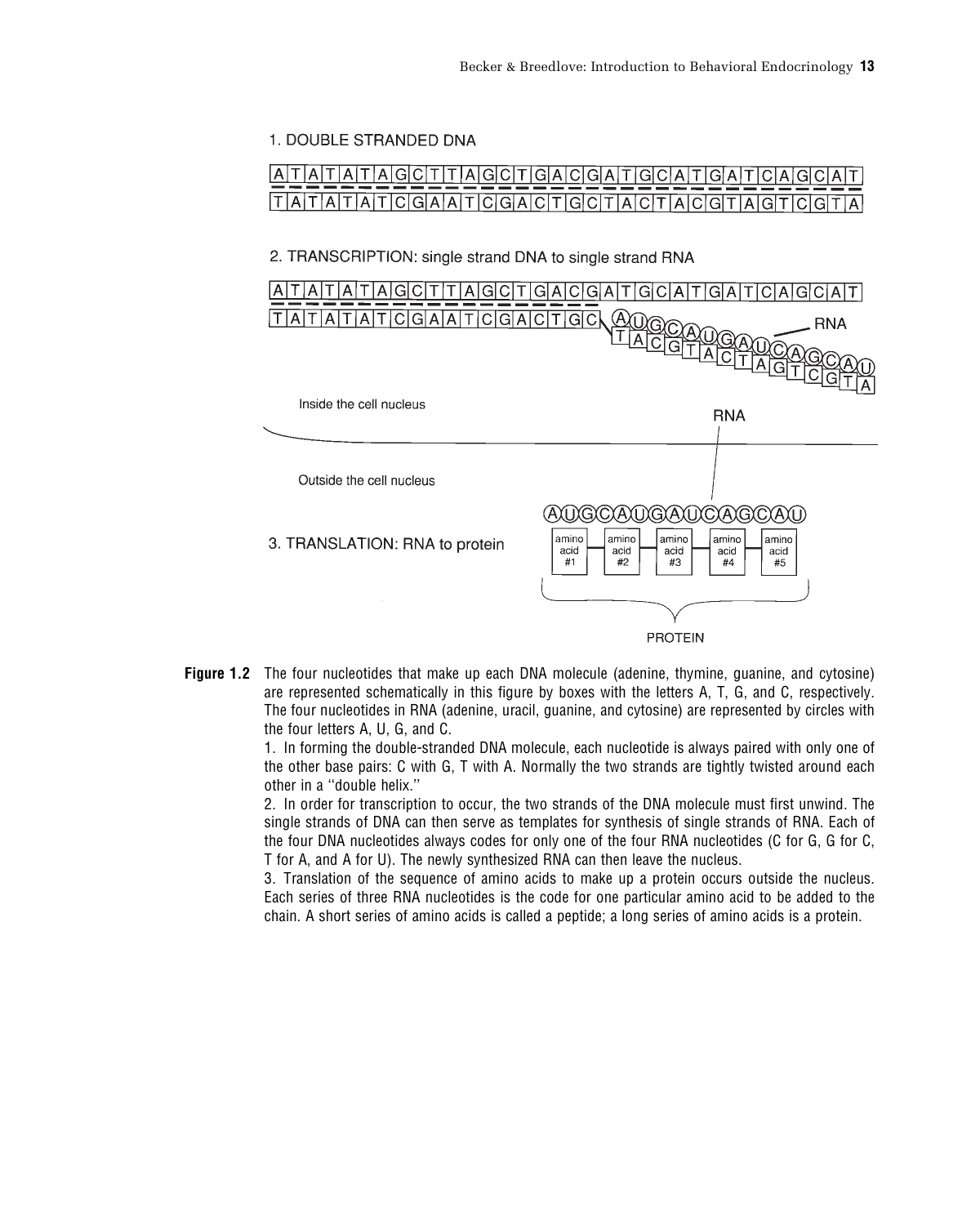

**Figure 1.3** Schematic drawing of some of the subcellular organelles found in eucaryotic cells. The genetic material (large strands of DNA coiled into chromosomes) is sequestered within the nucleus of the cell (depicted as fibers within the nucleus). Protein synthesis occurs on the ribosomes in the rough endoplasmic reticulum. Additional processing takes place in the Golgi apparatus where proteins that were synthesized for export are sequestered in secretory vesicles. Mitochondria provide energy for cellular metabolism.

> ratus assist with protein synthesis and transport within the cell. Proteins that are destined for secretion from the cell or insertion into the cell's own membrane are synthesized on ribosomes found within the endoplasmic reticulum. Together, the ribosomes and endoplasmic reticulum are referred to as the rough endoplasmic reticulum because in electron micrographs the ribosomes appear as bumps on the membranes of the endoplasmic reticulum. This is illustrated schematically in figure 1.3.

# THE SECRETORY PROCESS

All cells in an organism engage in protein synthesis. However, some cells use proteins or other chemicals produced by enzymes (which are themselves proteins) for communication between cells. We will be interested in three different types of these intercellular chemical messengers: (1) hormones, produced by endocrine cells and released into the circulatory system, (2) neurotransmitters, produced by neurons and released at the synapse, and (3) neurohormones, produced by specialized neurons known as neurosecretory cells. The three types of chemical messengers differ in where they are produced, where they are released, and the distance the chemical has to travel to produce an effect. These methods of communication differ, therefore, in the speed of the message and the type of information they convey. Nevertheless, cells using these different methods produce, package, and secrete their different chemical messengers in much the same way. With this idea in mind,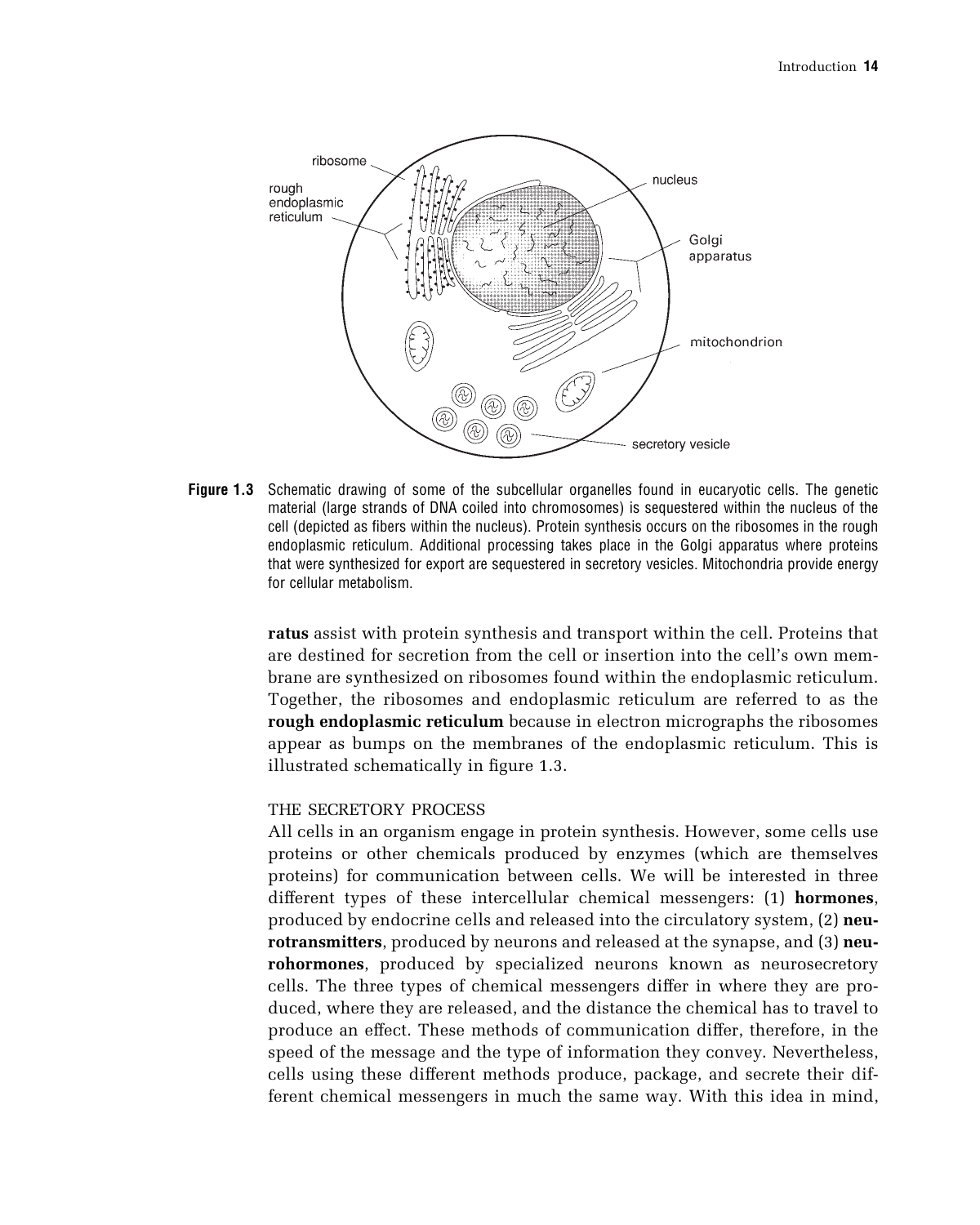

Figure 1.4 Schematic close-up of the subcellular organelles and the synthesis and packaging of protein into secretory vesicles for release by exocytosis. mRNA leaves the nucleus and protein synthesis occurs on the ribosomes in the rough endoplasmic reticulum. Newly synthesized proteins undergo additional processing in the rough endoplasmic reticulum and are then transported to the smooth endoplasmic reticulum where they are packaged into secretory vesicles for release by exocytosis. The movement of the protein from where it is synthesized, to where it is packaged, and then released by exocytosis is indicated by the arrows.

> we shall examine the mechanisms involved in a generic model of the secretory process in all cells.

> The general model for the secretory process is based on the now-classic work of George Palade. Investigating the synthesis and secretion of proteins by the pancreas, Palade followed the fate of the radioactively labeled amino acids as they were incorporated into newly synthesized proteins. He determined that amino acids were first incorporated into proteins as they were produced by the ribosomes of the rough endoplasmic reticulum (Palade and Farquar 1981). The radioactive protein was later found packaged into transport vesicles (sphere-shaped sacks). Still later, these radioactivity-filled vesicles were found in the Golgi complex.

> In the Golgi complex, the protein was packaged into secretory vesicles and was released from the pancreas by a process known as **exocytosis** (figure 1.4). Exocytosis is the fusion of a secretory vesicle with the extracellular membrane and the subsequent discharge of the vesicle contents outside the cell. Exocytosis is an active process that requires both energy and the presence of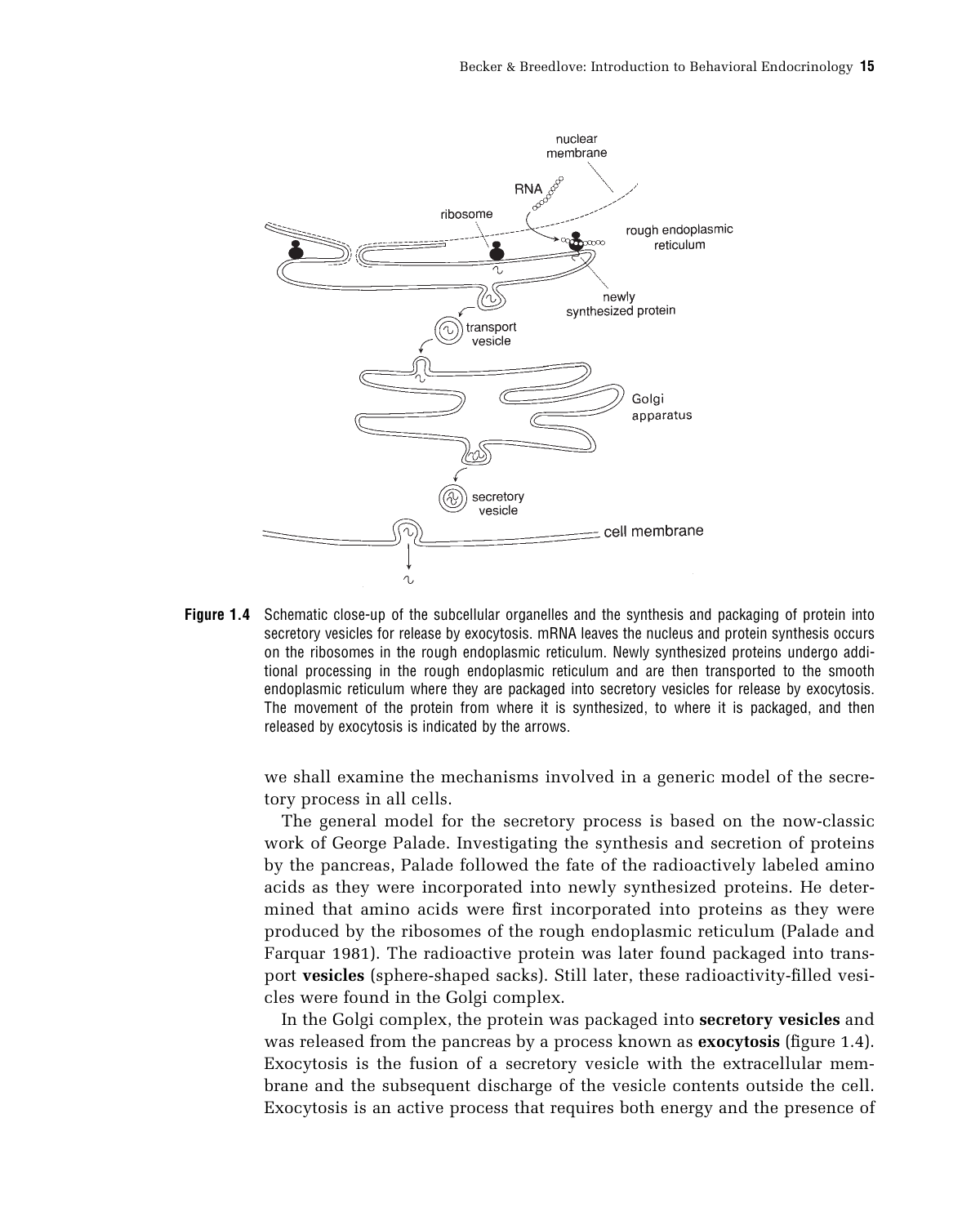

Figure 1.5 In neurons, as in other eucaryotic cells, the nucleus is sequestered in the cell body or soma. Dendrites project in treelike formation from the soma and receive information from other neurons. A single axon projects from the cell body. When the membrane potential at the axon hillock reaches a certain threshold, an action potential is generated and transmitted down the axon to the presynaptic terminal where the neurotransmitter is released by exocytosis, to transmit information to other neurons.

> free calcium ions. Endocrine cells, neurons, and neuroendocrine cells all use exocytosis to release secretory products.

> In the synthesis of some hormones and neurotransmitters, the secretory product and its packaging into vesicles differ from this model. In fact, steroid hormones are probably not packaged into vesicles at all. But in all other cases, the Golgi apparatus (or an analogous structure) is involved in the formation of the secretory vesicles, the secretory product is packaged into secretory vesicles, and release occurs by exocytosis.

> These are the general processes mediating protein synthesis and secretion. In order to understand the ideas discussed in the following chapters, you need to be familiar with these basic relations between DNA, RNA, and proteins. (A more detailed look at these processes is the topic of chapter 2.) Now we are ready to consider the details of the nervous and endocrine systems.

#### Basic Concepts in Neurobiology

The adult human brain contains from 30 to 100 billion neurons, whereas in the tobacco hornworm moth (*Manduca sexta*) it is estimated that there are 30 to 100 thousand neurons. But in both moths and humans neurons behave very much alike—they share characteristics that allow them to receive, process, and transmit information.

# Parts of the Neuron

Most neurons have three structural components: the **cell body**, the **dendrites**, and the axon (figure 1.5). Neurons have an outer membrane made of a double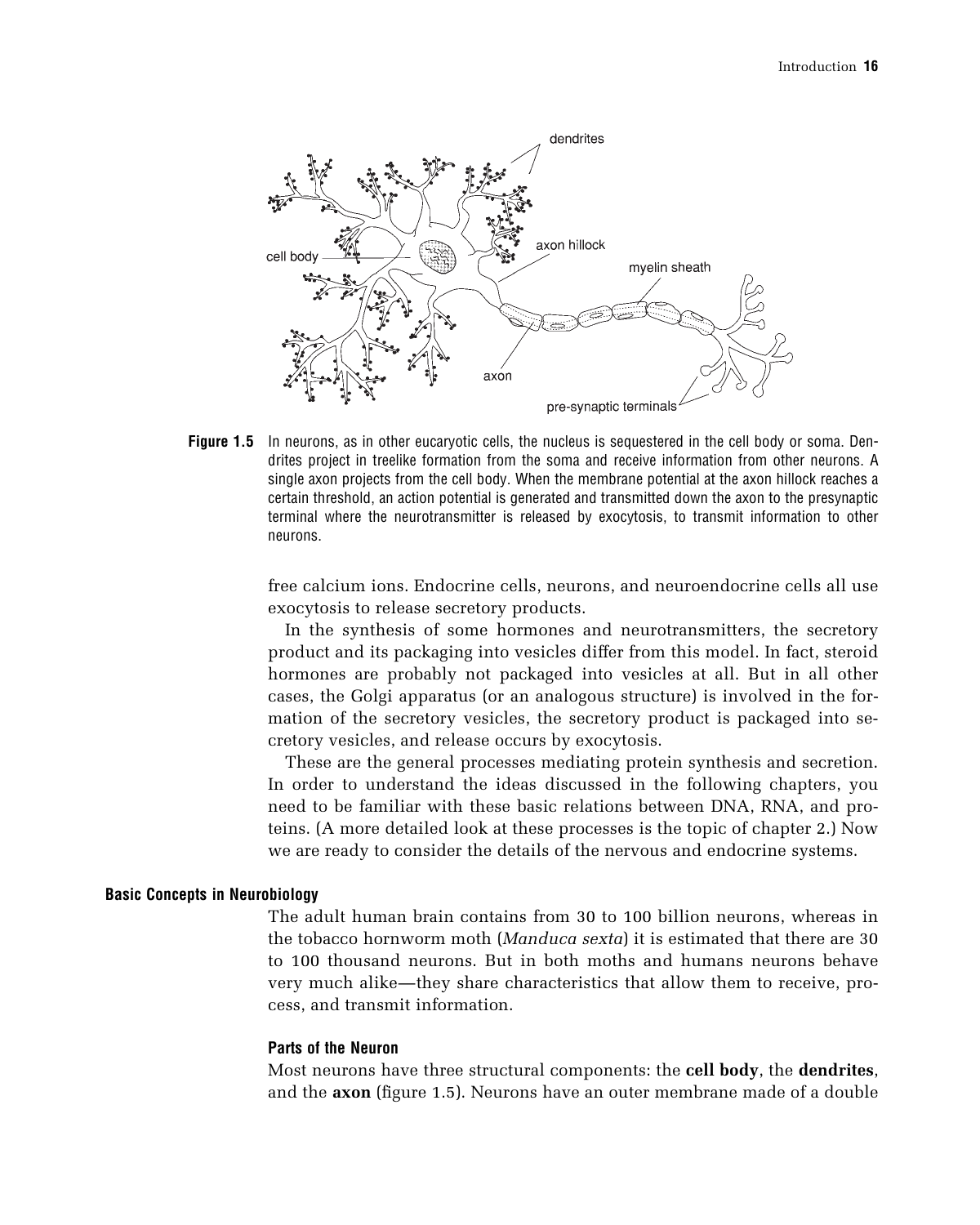layer of fatlike molecules (lipids) with proteins that float within the lipid membrane. As in almost all other cells, the neuronal cell body (or soma) has a nucleus as well as the various subcellular organelles typical of eucaryotic cells.

Extending from the cell body are two different types of projections, axons and dendrites (figure 1.5). Dendrites are usually widely branching fibers that receive information from other neurons. Axons are single fibers that extend from the cell body and transmit information to other neurons. The site where the axon leaves the cell body appears to be slightly swollen and is therefore called the **axon hillock**. The axon usually branches many times at its terminal end, so that multiple contacts can be made with many different target neurons. At the end of each axon branch is a swelling known as the presynaptic terminal. The site where the presynaptic terminal contacts another neuron is known as a synapse.

# The Membrane Potential and Action Potentials

Neurons can receive and transmit information because, unlike most other types of cells, their membranes are electrically excitable. Because there are more negatively charged ions inside neurons than outside, the cells have a polarization or electrical charge across the membrane, called the resting potential. All cells have a resting potential that they actively defend, but it is a change in the membrane potential that is the result and cause of the transmission of information between neurons.

If an electrical stimulus is applied to the neuronal membrane to make the potential across the membrane less negative (i.e., the inside becomes less negative than the outside), then we say that the membrane has become **depo**larized. If an electrical stimulus makes the potential across the membrane more negative (i.e., the inside becomes even more negative than the outside), then the membrane is said to be hyperpolarized. Such changes in membrane polarization can be caused by an experimenter using electrical stimulation, but in the normally functioning nervous system, changes in membrane polarization are brought about by different means, as we shall soon see.

However the membrane polarization is altered, and whether the alteration is a depolarization or a hyperpolarization, the membrane will passively conduct this change in potential along the membrane away from the site that was stimulated. This type of conduction is called decremental conduction because the change in membrane potential is smaller and farther from the site of stimulation. The analogy frequently used is that a wave created by dropping a pebble into a pool of calm water becomes smaller as the distance from the site of impact increases. The change in membrane potential created is also referred to as a graded potential. This is because the size of the change in membrane potential is proportional to the size of the stimulus. As our analogy illustrates, if you drop a large rock into the pool of calm water, you will produce bigger waves than you would with a pebble.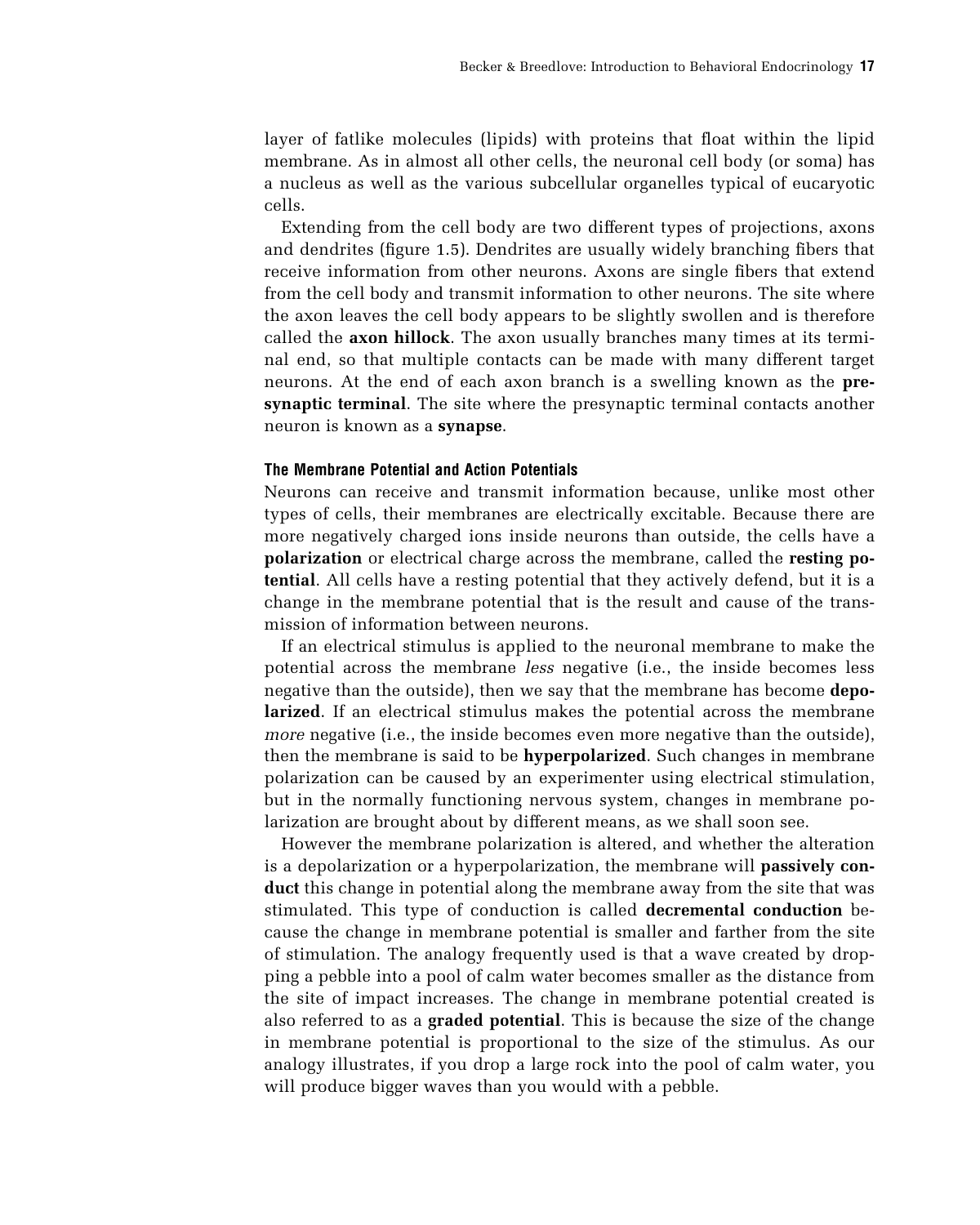The events that normally produce changes in neuronal membrane potential occur at the synapse. A presynaptic neuron releases its neurotransmitter, and this produces changes in the membrane potential of the postsynaptic neuron. The postsynaptic response in the next neuron is passively conducted by decremental conduction. The response is also a graded potential, so it is proportional to the amount of neurotransmitter released at a synapse. Throughout the dendrites and cell body, any stimulation of the neuron results in a graded potential and decremental conduction of that potential away from the many sites of stimulation. Because it is literally covered with synapses, each neuron receives input from thousands of other neurons. The neuronintegrates the many depolarizations and hyperpolarizations received by the dendrites and cell body. But it is at the axon hillock that the net polarization determines whether this neuron has become sufficiently depolarized to pass on the information to other neurons.

If the net depolarization of the membrane potential at the axon hillock reaches a certain threshold, the axon becomes depolarized, an action potential is generated, and the neuron is said to ''fire.'' This action potential is an all-or-none phenomenon: Once an action potential has been generated in the axon hillock, it cannot be stopped, and the strength of the signal does not diminish as it travels down the axon at some 10 to 100 miles per hour (mph). If, as is usually the case, the axon branches, the action potential travels down each branch, and available neurotransmitter is released at each synapse. Action potentials are relatively easy to measure by a variety of electrophysiological techniques.

### Synaptic Transmission

The process of communication between two neurons relies on the release of a chemical messenger, the **neurotransmitter**. When the action potential arrives at the presynaptic terminal, the terminal releases a neurotransmitter. The released neurotransmitter crosses the synapse and is detected by postsynaptic receptors. Release of a neurotransmitter and its reception by the postsynaptic neuron is a process known as **synaptic transmission**. This term reflects two important aspects of this process—synaptic, because it occurs only at a synapse, and transmission, because information is communicated or transmitted between two cells. Synaptic transmission relies on (1) the availability of the neurotransmitter, (2) the release of the neurotransmitter by exocytosis, (3) the binding of the postsynaptic receptor by the neurotransmitter, (4) the response of the postsynaptic cell, and (5) the subsequent removal or deactivation of the neurotransmitter.

# AVAILABILITY OF NEUROTRANSMITTER: SYNTHESIS AND PACKAGING INTO VESICLES

Most neurotransmitters are small molecules, about the size of a single amino acid, but neurotransmitters can also be larger proteins or peptides. Some of the substances that are currently thought to be neurotransmitters are listed in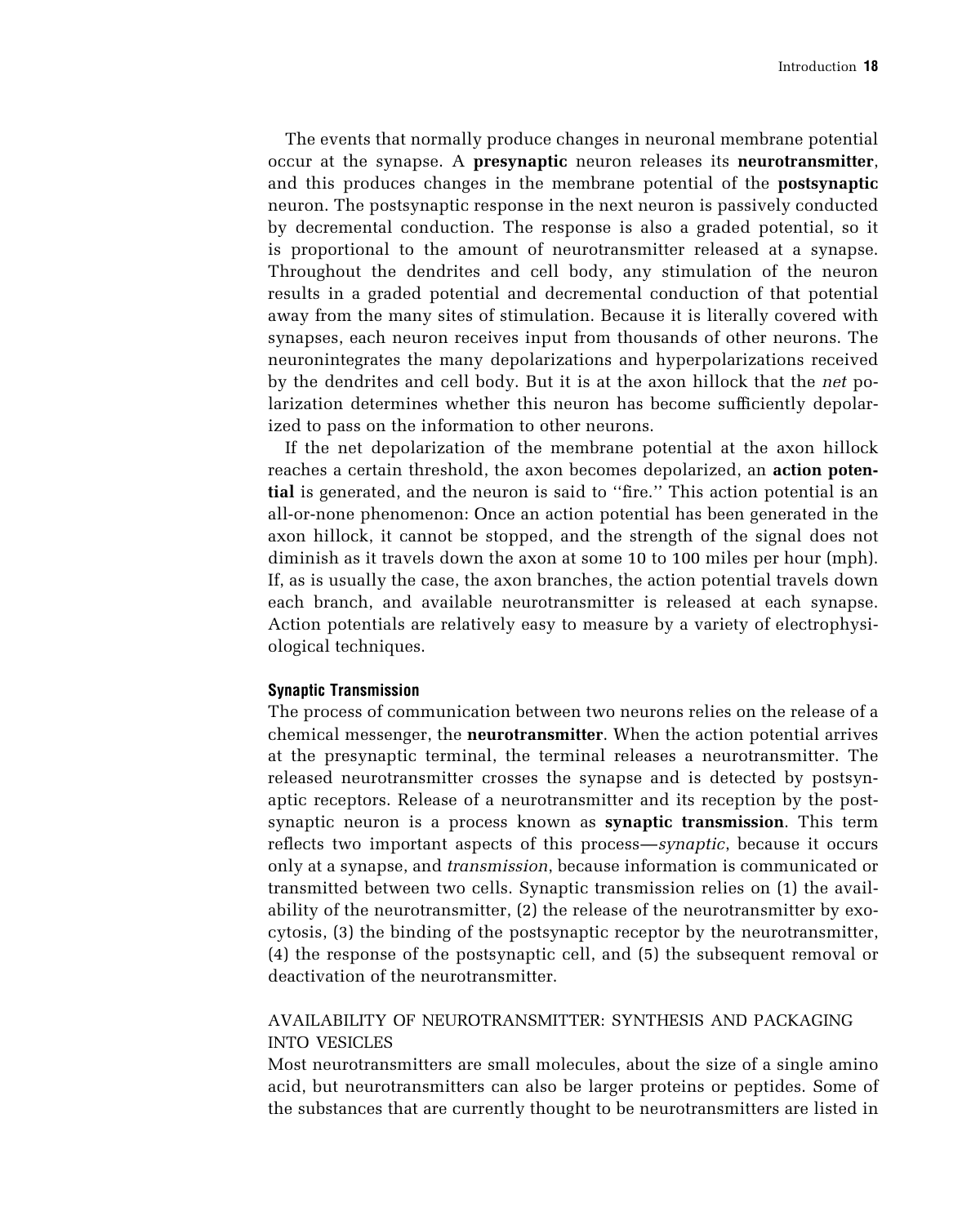| <b>Monoamines</b>                                                                  | <b>Peptides</b>                                                                                                                                        |
|------------------------------------------------------------------------------------|--------------------------------------------------------------------------------------------------------------------------------------------------------|
| Acetylcholine                                                                      | Dynorphin                                                                                                                                              |
| Catecholamines                                                                     | Enkaphalin                                                                                                                                             |
| Dopamine (DA)                                                                      | Substance P                                                                                                                                            |
| Norepinephrine (NE)                                                                | Neurotensin                                                                                                                                            |
| Epinephrine (EPI)                                                                  | <b>Bombesin</b>                                                                                                                                        |
| Indoleamines                                                                       | Somatostatin                                                                                                                                           |
| Serotonin (5-hydroxytryptamine or 5-HT)                                            | β-Endorphin                                                                                                                                            |
| istamine                                                                           | Neuropeptide Y                                                                                                                                         |
| Amino acids<br>Glutamate<br>Gamma-aminobutyric acid (GABA)<br>Glycine<br>Aspartate | Cholecystokinin (CCK)<br>Oxytocin<br>Vasopressin<br>Angiotensin II<br>Vasoactive intestinal polypeptide (VIP)<br>Corticotropin releasing hormone (CRH) |
| <b>Purines</b><br>Adenosine                                                        | Growth hormone releasing factor (GRF)<br>Thyrotropin releasing hormone (TRH)<br>Gonadotropin releasing hormone (GnRH)                                  |

#### Table 1.2 Partial List of Putative Neurotransmitters and Releasing Factors

table 1.2. The synthesis of a neurotransmitter varies according to the size of the molecule. Protein and peptide neurotransmitters are synthesized as described above, in the cell body, and then packaged into secretory vesicles (which in neurons are called **synaptic vesicles**). Once the proteins or peptides have been manufactured and packaged into vesicles in the cell body, they are transported down the axon to the presynaptic terminal for release. If the neurotransmitter is a small molecule, then synthesis does not occur only in the cell body. The enzymes for neurotransmitter synthesis are assembled in the cell body and transported to the presynaptic terminal. The neurotransmitter is then synthesized and packaged into synaptic vesicles in the presynaptic terminal, close to where it will be needed.

# EXOCYTOSIS

When a neuron fires, the arrival of the action potential at the presynaptic terminal causes calcium influx into the terminal. The availability of free calcium results in the release of the neurotransmitter from the presynaptic terminal by exocytosis. The neurotransmitter diffuses across the synaptic cleft, where it contacts postsynaptic receptors—large protein molecules or multiprotein complexes that recognize and bind to the neurotransmitter (figure 1.6).

# RECEPTOR BINDING

When the neurotransmitter contacts the postsynaptic receptor, the two molecules are thought to fit together in such a way that for a short time they are bound to each other. Because a particular neurotransmitter will fit into only some receptors, such receptor binding is usually conceptualized as a ''lock and key'' association between the two molecules. But the binding is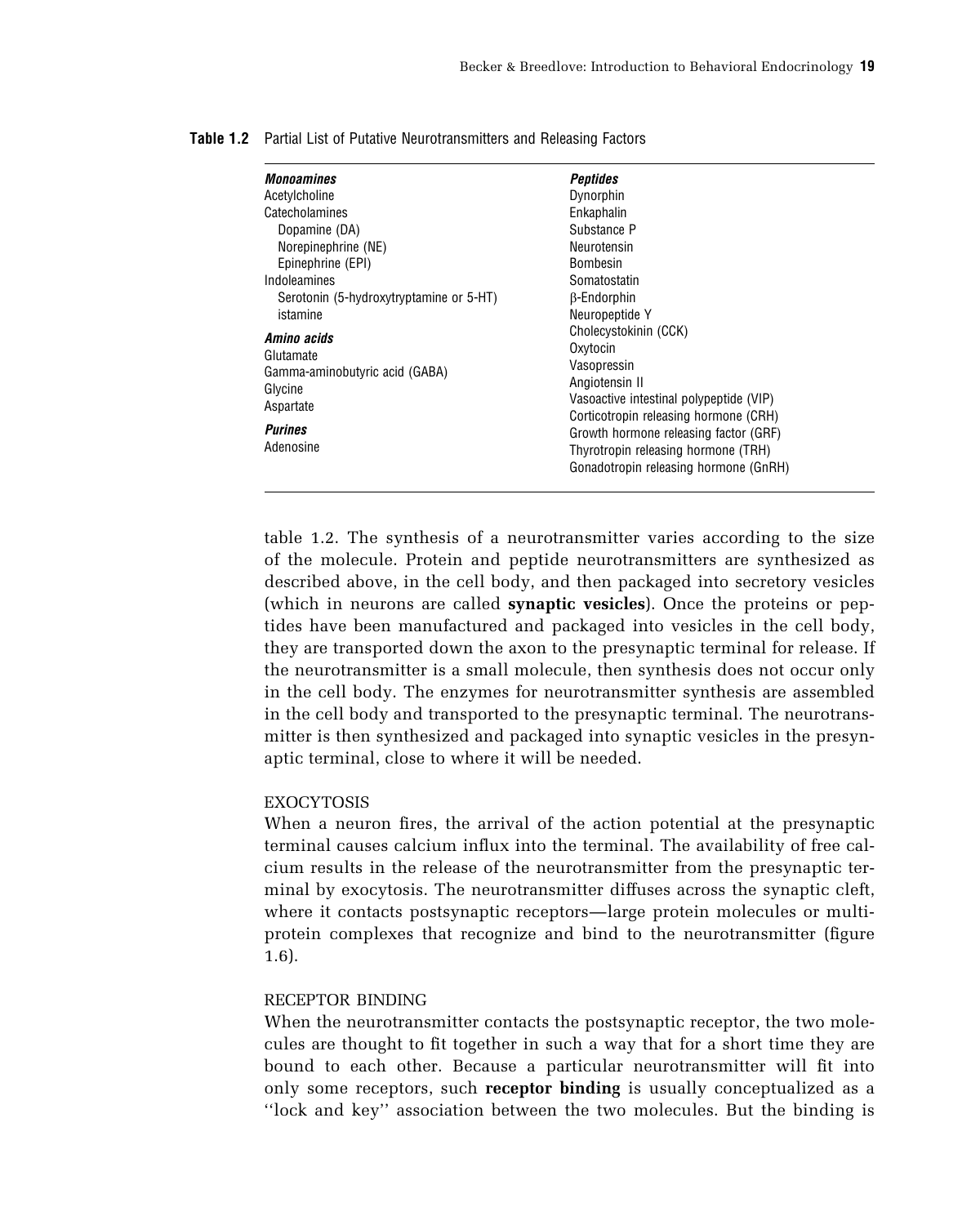

Figure 1.6 Synaptic transmission occurs with the arrival of the action potential at the presynaptic terminal. This causes an increase in calcium  $(Ca^{++})$  influx and results in movement of the synaptic vesicles filled with neurotransmitter to the presynaptic terminal membrane where the membranes fuse and neurotransmitter is released by exocytosis. The neurotransmitter diffuses across the synaptic cleft to bind to the postsynaptic receptors where a graded potential is generated in the postsynaptic cell. (The synaptic vesicles are depicted with only one membrane, but their membranes are also lipid bilayers as depicted for the extracellular membrane.)

> like Velcro—when two complementary strips come in contact, they stick together, but they can also be pulled apart with no change in the shape or usefulness of either. Thus, when the two are attached, they are bound to each other, but this is not a permanent attachment. Similarly, a neurotransmitter has an affinity for its receptor, so it sticks to the receptor for a brief time and then is easily released.

> The binding of the neurotransmitter at the postsynaptic receptor induces changes in the electrical potential of the postsynaptic neuronal membrane. The change in membrane potential is proportional to the amount of neurotransmitter released. A neurotransmitter can produce either inhibition (by hyperpolarization) or excitation (by depolarization) of the membrane of the postsynaptic cell. The particular neurotransmitter and the particular postsynaptic receptor determine the direction of the response. If the postsynaptic response is hyperpolarization, the chance of depolarization occurring at the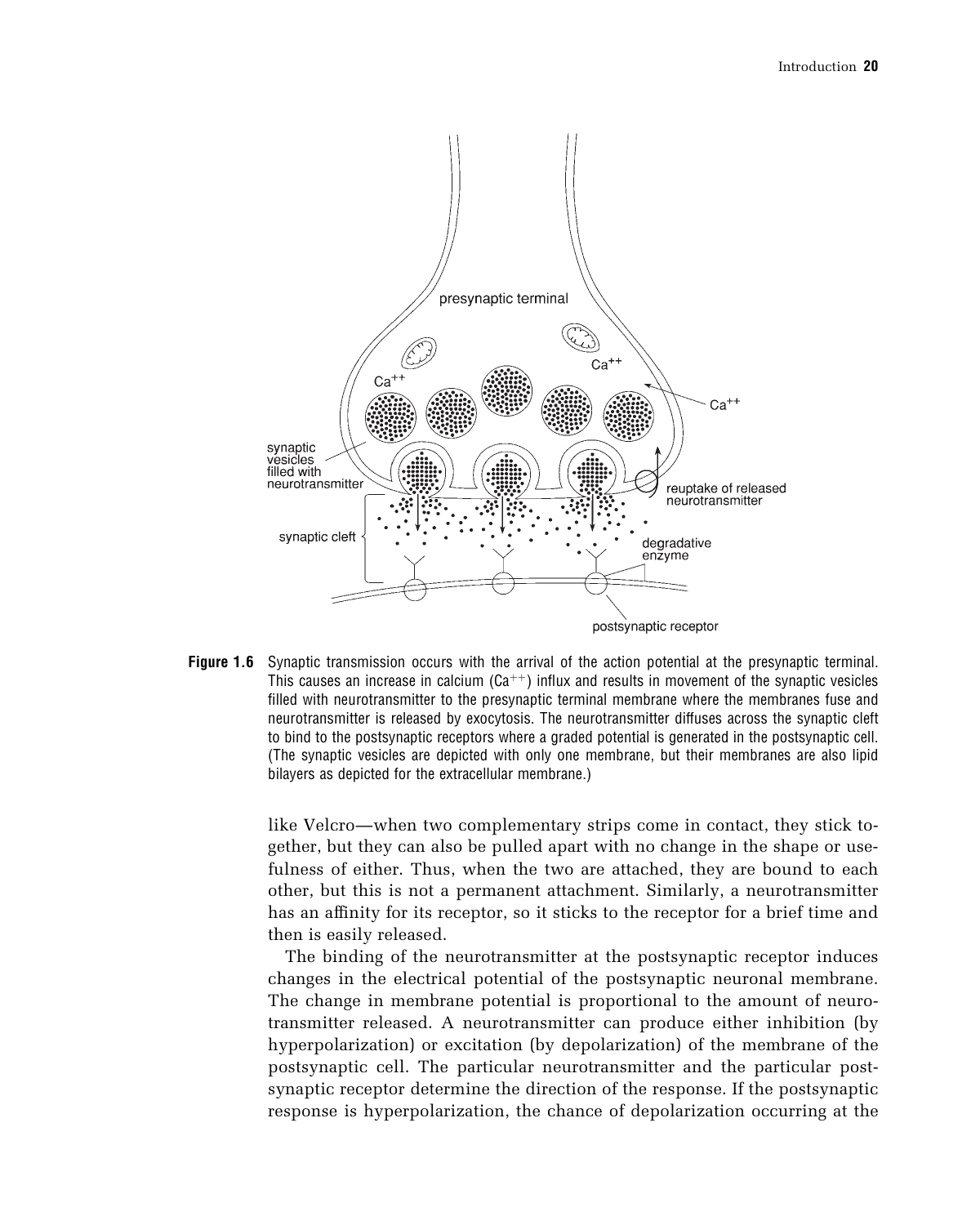axon hillock is ultimately reduced, and therefore the cell is inhibited from firing. Conversely, if the postsynaptic response is depolarization, the cell is excited. In either case, the information from this synapse is summated with all the other information arriving at this postsynaptic neuron, and when the threshold is reached at the axon hillock, this neuron will fire.

# DEACTIVATION OF THE NEUROTRANSMITTER

A neurotransmitter is available only briefly to bind to the postsynaptic receptors and then it is rapidly deactivated. Deactivation occurs through either degradative enzymes present in the synaptic cleft or removal of the neurotransmitter by reuptake into the presynaptic terminal. Nevertheless, a brief exposure of the receptor to the neurotransmitter is quite effective at producing a postsynaptic response.

# Some Simple Pharmacology

To investigate how specific neural systems interact with the endocrine system, it is often helpful to be able to manipulate neuronal activity. Because pharmacological manipulations are frequently used, it is a good idea to become familiar with the general principles and terminology used to describe the ways in which drugs can influence neuronal activity.

Drugs that act on the brain to influence an animal's behavior usually do so by altering neurotransmitter activity, and there are a number of different ways that drugs can produce their effects. Many drugs act on specific neurotransmitter systems and therefore alter activity in specific populations of neurons. For example, neurotransmitter synthesis can be prevented or decreased by drugs that affect the synthetic enzyme for a neurotransmitter. When neurotransmitter synthesis is blocked, the amount of neurotransmitter available for release is decreased, so there is decreased neurotransmitter activity. Alternatively, storage in synaptic vesicles can be prevented with drugs that make synaptic vesicle membranes leaky. This results in depletion of neurotransmitter stores and also decreases neurotransmitter activity.

Other drugs block or stimulate the release of specific neurotransmitters. Still other drugs act by blocking receptors, so that the real neurotransmitter cannot bind to the receptors. Drugs that prevent a neurotransmitter from binding to its receptor are called receptor **antagonists**. For example, drugs used to treat patients with schizophrenia such as haloperidol, chlorpromazine, and clozapine (i.e., neuroleptics or antipsychotic drugs), are antagonists at receptors in the brain for the neurotransmitter dopamine. Other drugs act by binding to a receptor and mimicking the normal neurotransmitter. Such drugs are called receptor agonists. An example of a receptor agonist is Valium, a benzodiazepine that mimics the effect of the endogenous neurotransmitter gamma-aminobutyric acid (GABA) to decrease anxiety. Other drugs interfere with the deactivation of a neurotransmitter after it has been released, thereby prolonging the action of a neurotransmitter. This can be done by blocking reuptake (as cocaine does for catecholamines) or inhibiting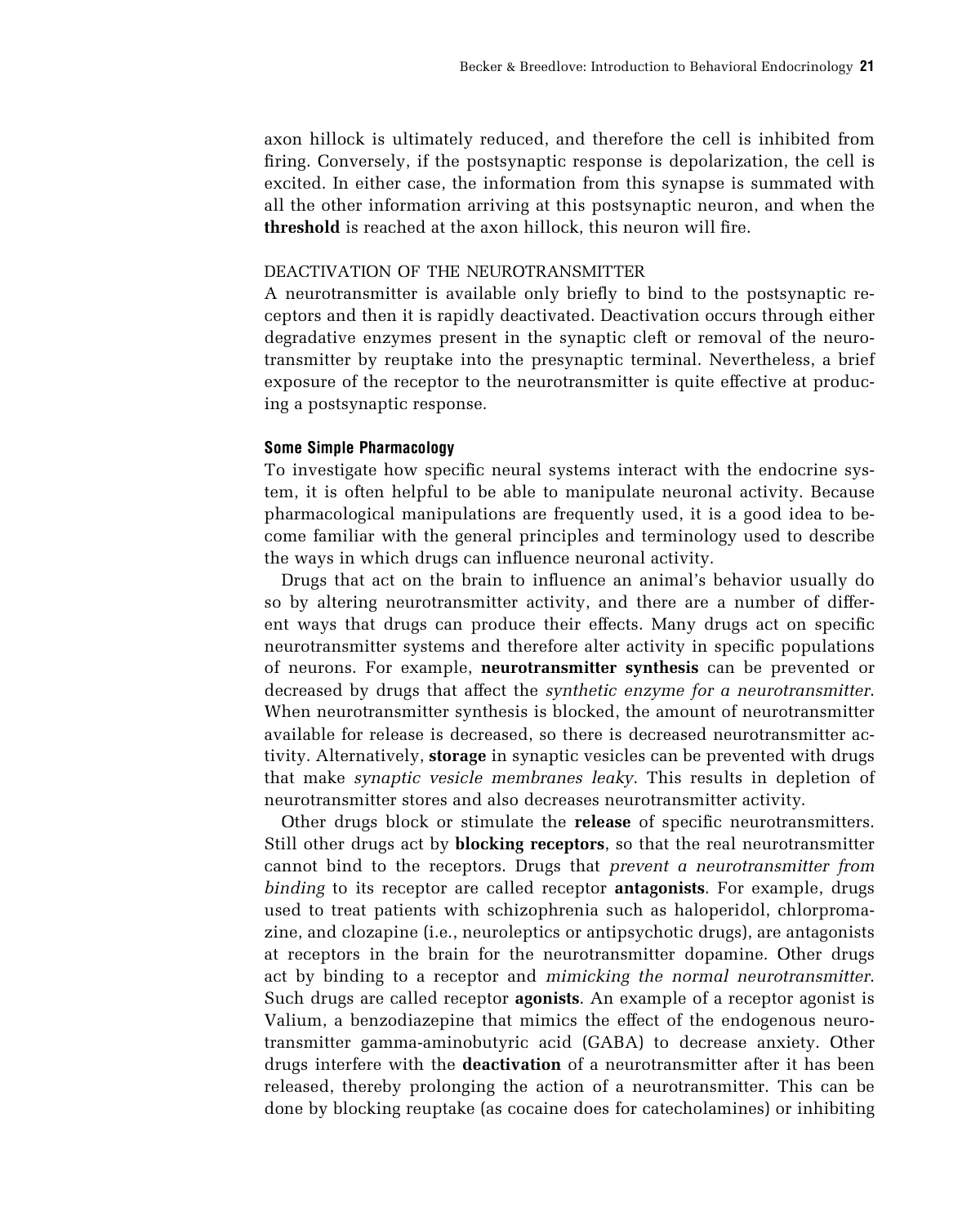

Figure 1.7 Possible sites of drug action in a dopamine (DA) neuron. These same sites can be affected by drugs in neurons that use other neurotransmitters. Drugs can also influence the endocrine system by acting at analogous sites: 1. synthesis; 2. storage; 3. release; 4. receptor-agonist; 5. receptorantagonist; 6. degradative enzymes; 7. reuptake. (Adapted from Cooper, Bloom, and Roth 1996.)

> degradative enzymes. Finally, drugs that prevent an action potential from occurring can block neuronal activity throughout the brain and the peripheral nervous system. Drugs such as tetrodotoxin (pufferfish poison) and others that block neural activity are usually lethal. The various ways in which drugs can affect neuronal activity are illustrated schematically in figure 1.7 for a neuron that uses dopamine (DA) as its neurotransmitter.

# Basic Concepts in Neuroendocrinology

In vertebrates, the central nervous system develops from a long hollow tube of cells called the neural tube. As the brain develops, the neural tube forms three outpouchings. The adult brain is divided into subdivisions based on these embryological formations of forebrain, midbrain, and hindbrain (table 1.3). In mammals, the cerebral hemispheres of the forebrain comprise the largest portion of the brain. These include the cerebral cortex, the basal ganglia, and the limbic system. The cortex can be subdivided into four lobes: frontal, parietal, occipital, and temporal (figure 1.8). However, behavioral endocrinologists, are most interested in a relatively small region at the base of the forebrain, a part of the diencephalon called the hypothalamus. As we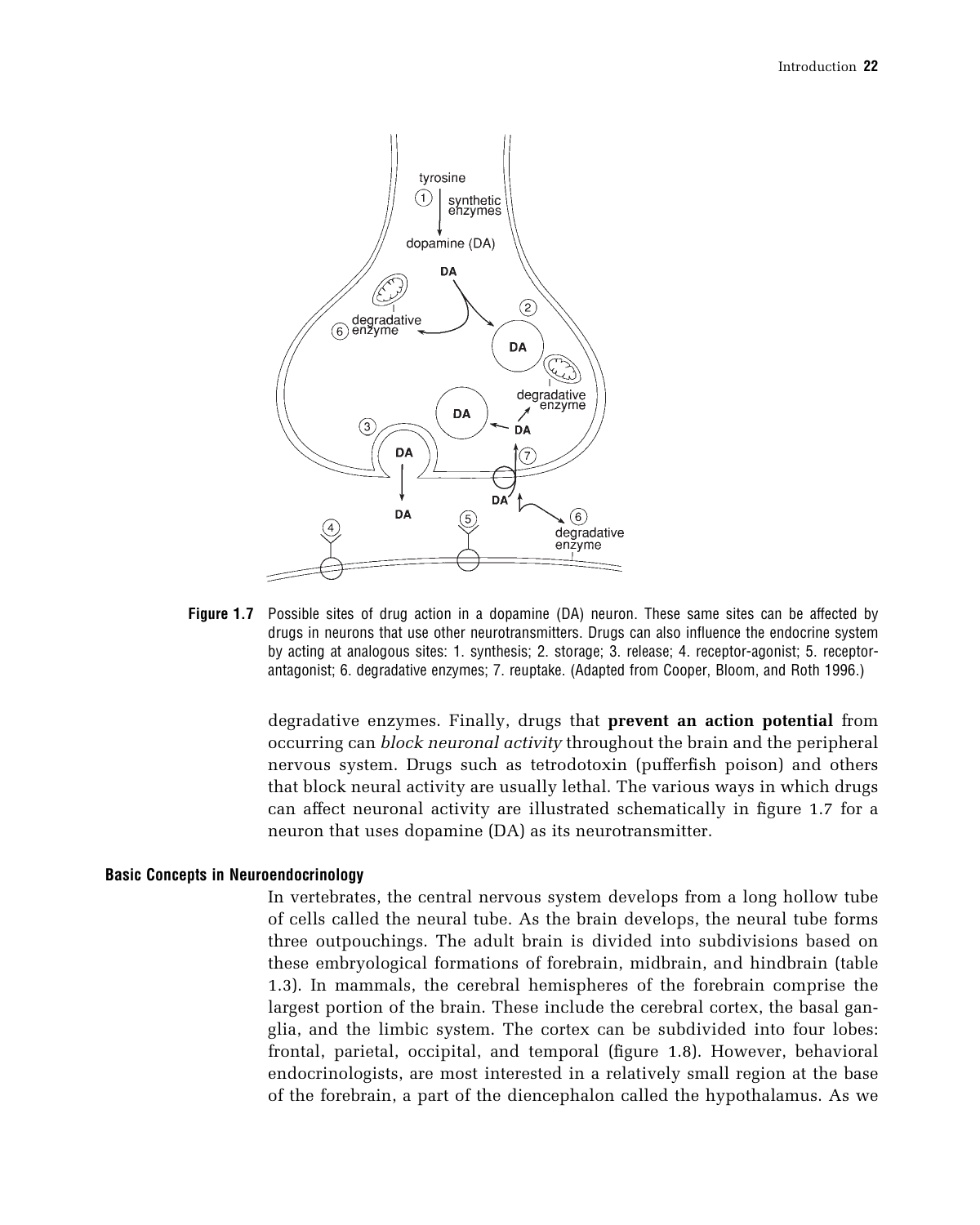

Table 1.3 Major Subdivisions of the Vertebrate Brain



Figure 1.8 Diagram illustrating the cortical regions in the human brain. (A) View of the lateral surface of the cerebral hemispheres.  $(B)$  View of the medial surface of the cerebral hemispheres. The cerebral cortex is divided into four main lobes: the frontal lobe, the parietal lobe, the temporal lobe, and the occipital lobe.

> will see, the hypothalamus warrants this attention because it exerts a profound influence on the secretion of nearly every known hormone (figure 1.9)

#### Hypothalamic-Pituitary Relations in Vertebrates

By definition, hormones are substances produced by a gland and carried by the circulatory system to a distant target organ to cause an effect. The brain is a target organ for many of these hormones and in turn the brain regulates hormone secretion. Although the relations between the brain and the endocrine system in vertebrates are conceptually simple, as with most biological systems the details can be quite complex.

In vertebrates, the hypothalamus is the neural control center for all endocrine systems. Although it is relatively small, it contains a number of specialized nuclei (i.e., functional groups of neurons) (figure 1.10). These nuclei are involved in the regulation and integration of endocrine and physiological functions and behaviors. For example, the suprachiasmatic nucleus (named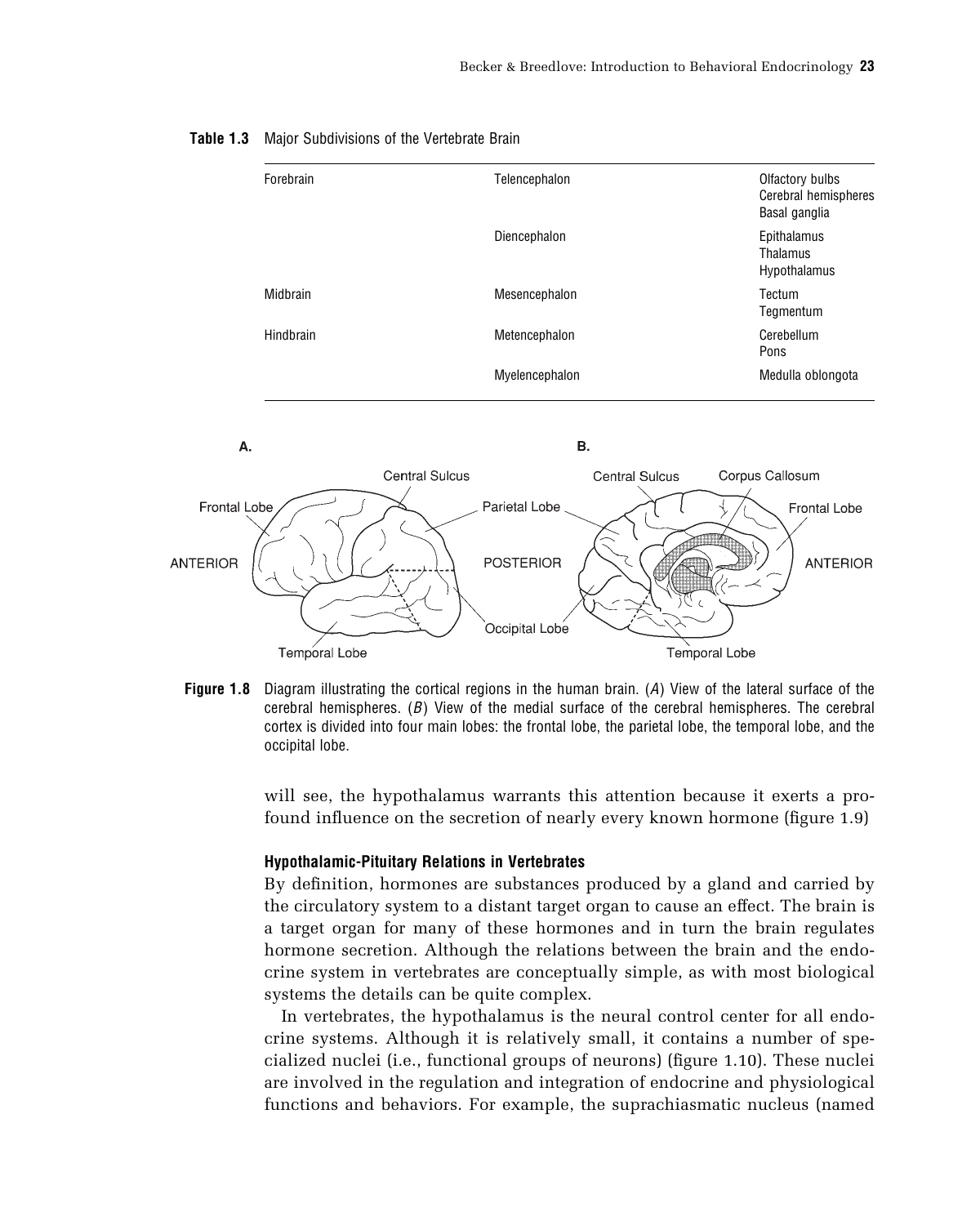

Figure 1.9 The hypothalamic-pituitary-endocrine gland feedback system. A "generic" case. In this figure, the brain is viewed from the side. There are two different classes of neurosecretory cells in the hypothalamus, as illustrated schematically in this figure. The first class of hypothalamic neurosecretory cells send their axons to the median emminence (see figure 1.10). There the cells deliver releasing factors onto blood vessels in the hypophysial portal system. The releasing factors travel to the anterior pituitary to stimulate or inhibit the release of anterior pituitary hormones. The second class send their axons down the pituitary stalk and terminate near blood vessels in the posterior pituitary. When these neurons fire, they release neurohormones (either oxytocin or vasopressin) directly into the circulatory system. Hormones from the anterior pituitary or neurohormones from the posterior pituitary reach their target glands and induce hormone release. Hormones released from the endocrine gland feed back to both the hypothalamus and pituitary. Stippled box indicates region of close-up in figure 1.10.

> after its location above the optic chiasm) is involved in the maintenance and coordination of biological rhythms, and the medial preoptic area and ventromedial hypothalamus are involved in sexual behavior (among other functions). In the chapters that follow, you will learn much more about the various hypothalamic nuclei and their many functions.

> Specialized types of neurons that allow the brain to influence the secretions of the endocrine system have evolved in the hypothalamus. These neurons, which communicate directly with endocrine systems, are called neurosecretory cells because they release their products not into a synapse but into blood vessels that carry the neurotransmitter to other organs to produce its effect. Such neurotransmitters can be thought of, therefore, as **neu**rohormones.

> The hypothalamus is directly above a very important endocrine gland, the **pituitary**. The pituitary gland (sometimes called the **hypophysis**) is sandwiched between the roof of the mouth and the hypothalamus. Cradled in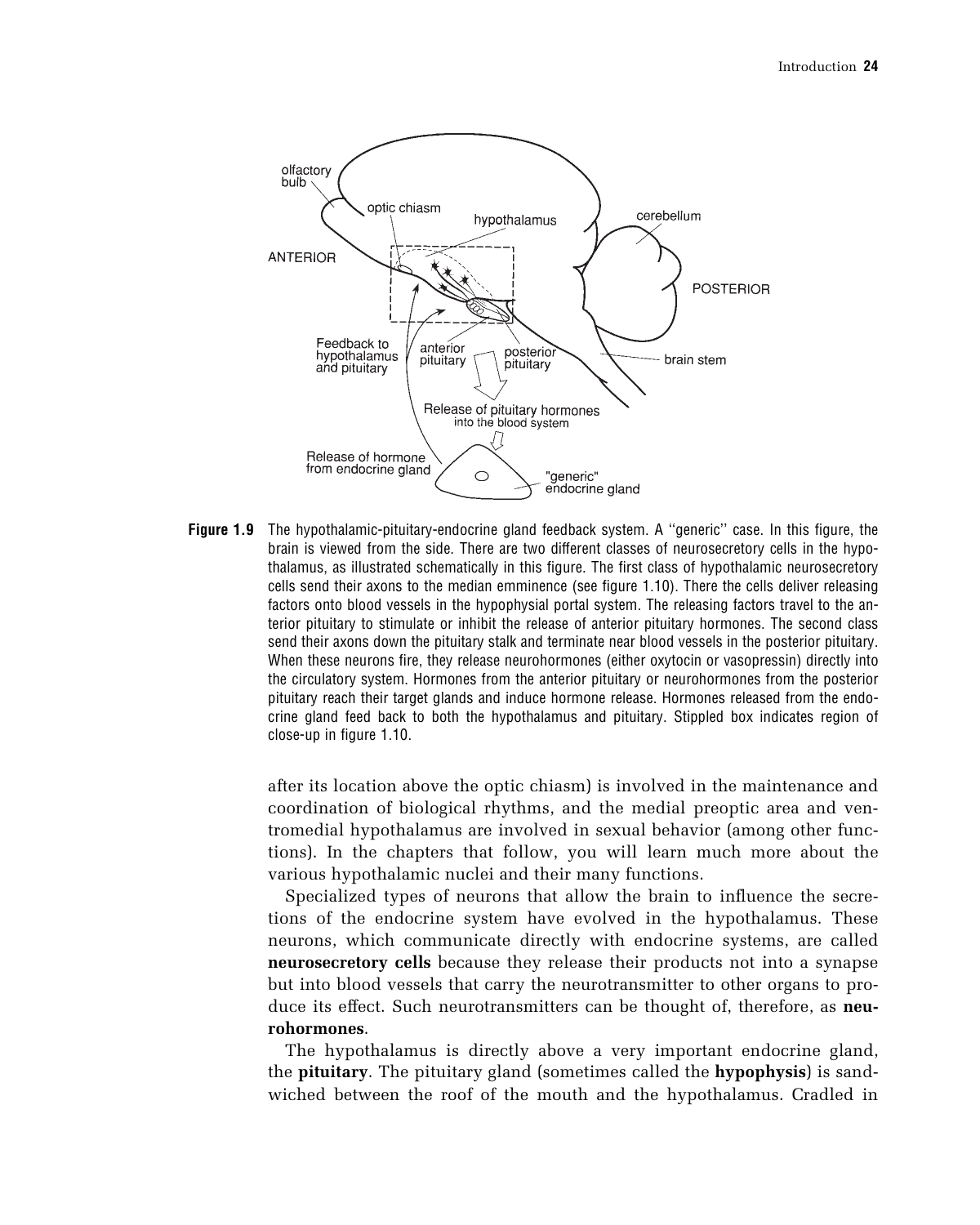a small nook in the cranium, the pituitary is actually attached to the hypothalamus by a slender stalk. As we will see, the hypothalamus receives information about external conditions from other brain regions and, using this information, controls secretions from the pituitary. However, the hypothalamic neurosecretory cells exert their control over the pituitary in two quite different ways.

As illustrated schematically in figure 1.9, neurosecretory cells in the hypothalamus are associated with the both the anterior and posterior lobes of the pituitary gland (there is also a slim intermediate zone in the pituitary, but it will not concern us). One type of neurosecretory cell releases its neurohormones onto specialized blood vessels that supply the anterior pituitary to stimulate the release of hormones. These neurohormones are also called releasing factors because they stimulate or inhibit the release of hormones by cells in the anterior pituitary gland. The other type of hypothalamic neurosecretory cell sends axons into the *posterior* pituitary to release its neurohormones directly into the general circulatory system.

# HYPOTHALAMIC CONTROL OF THE ANTERIOR PITUITARY

It was widely accepted for some time that the hypothalamus produced releasing factors that acted on the anterior pituitary to stimulate or inhibit pituitary hormone secretion. However, isolation of a releasing factor did not occur until the early 1970s. The convention now is to call a substance a ''releasing factor'' until it has been chemically isolated and characterized. Once its chemical structure is known, it is called a releasing hormone. We will use the term **releasing factor** as a generic term to refer to both.

Releasing factors are secreted into a specialized system of blood vessels that runs between the base of the hypothalamus and the anterior pituitary lobe (or adenohypophysis) rather than the posterior pituitary lobe (or neurohypophysis). The hypothalamic-pituitary portal system is actually a profuse tangle of small blood vessels (i.e., capillaries) that use blood flow to deliver the hypothalamic-releasing factors to the pituitary. There are many different types of cells in the anterior pituitary: Some release growth hormone (GH) and are called somatotrophs; other cells (lactotrophs) release prolactin (Prl), and so on (table 1.4). Each of these specialized pituitary cells is controlled by specialized hypothalamic releasing factors. The pituitary cells respond to the releasing factors by either increasing or decreasing their production and release of pituitary hormones (see figure 1.10).

The pituitary hormones are released into the bloodstream and subsequently act on peripheral endocrine glands to stimulate or inhibit their function and hormone release. The hormones produced by the various endocrine target glands then feed back to both the hypothalamus and the pituitary. In this way, the hormonal production of the endocrine glands can be continuously monitored and regulated by the brain (see figures 1.9 and 1.10).

For example, the hypothalamus manufactures and releases corticotropicreleasing hormone (CRH) into the portal blood system. CRH reaches the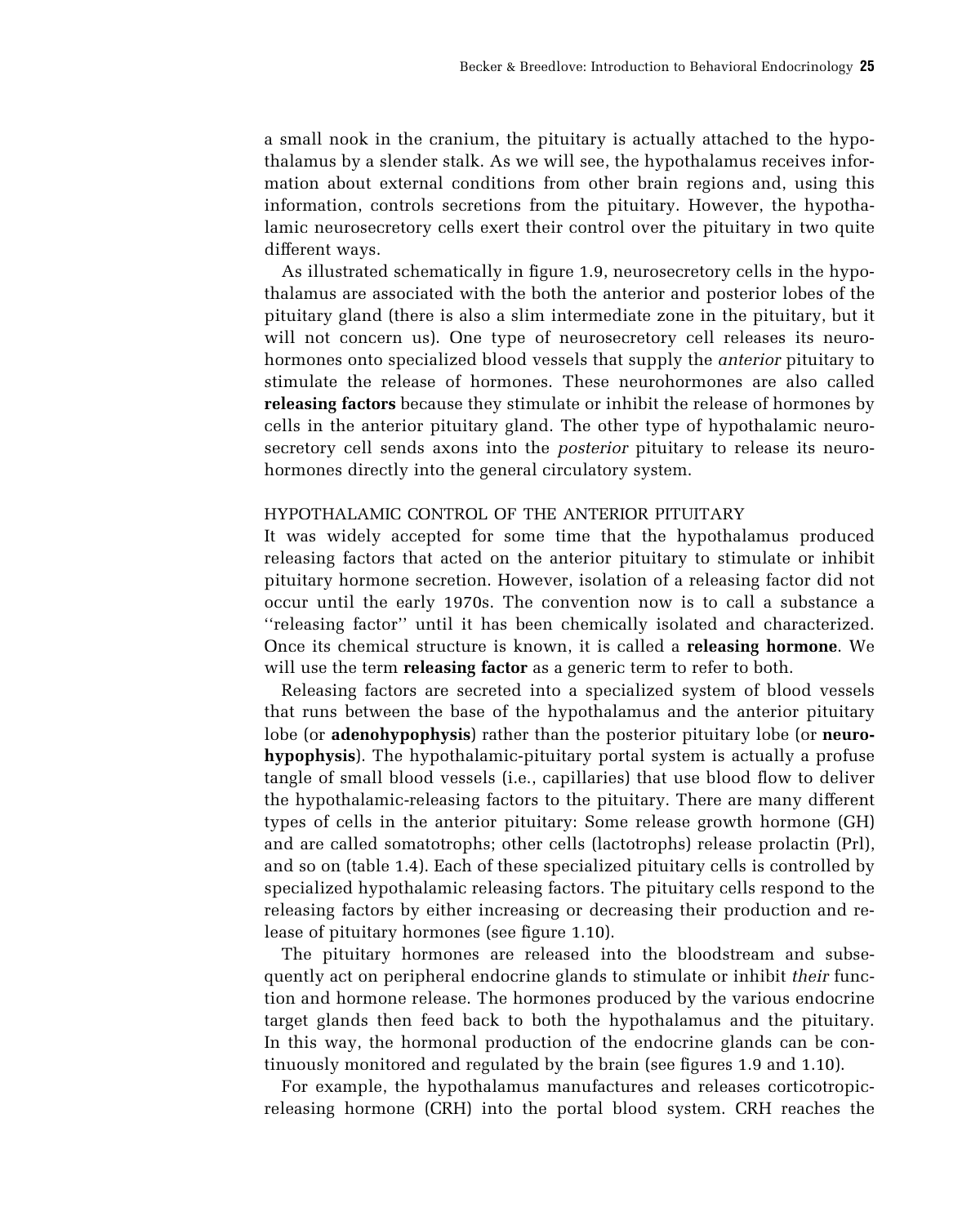

Figure 1.10 A close-up of the hypothalamus and pituitary region indicated by the stippled box, with a schematic representation of the relations between hypothalamic-releasing factors, pituitary hormones, and their target glands. A solid arrow indicates a stimulatory effect; a dashed arrow indicates an inhibitory effect. The releasing factors are released by neurons in the hypothalamus and diffuse through the hypophysial portal blood vessels (HPV) to the anterior pituitary.

> 1. Gonadotropin-releasing hormone (GnRH) stimulates the pituitary to release luteinizing hormone (LH) and follicle stimulating hormone (FSH). LH and FSH in turn stimulate their primary target organs, the gonads, to promote spermatogenesis in the testes or the development of eggs in the ovary.

> 2. Corticotropic hormone (CRH) stimulates the pituritary to release adrenocorticotropic hormone (ACTH), which acts primarily on the adrenal cortex to induce the release of corticosteroids.

> 3. Thyrotropic hormone (TRH) stimulates the release of thyroid stimulating hormone (TSH) from the pituitary, which acts primarily on the thyroid gland to stimulate the release of thyroid hormones.

> 4. Scientists are still uncertain about the hypothalamic-releasing factor that induces prolactin release. At high concentrations, dopamine will inhibit prolactin release. Prolactin has a wide range of actions in the body and the brain. Prolactin gets its name from its effect on the mammary gland to promote milk secretion. Prolactin also acts in conjunction with LH to promote gonadal function.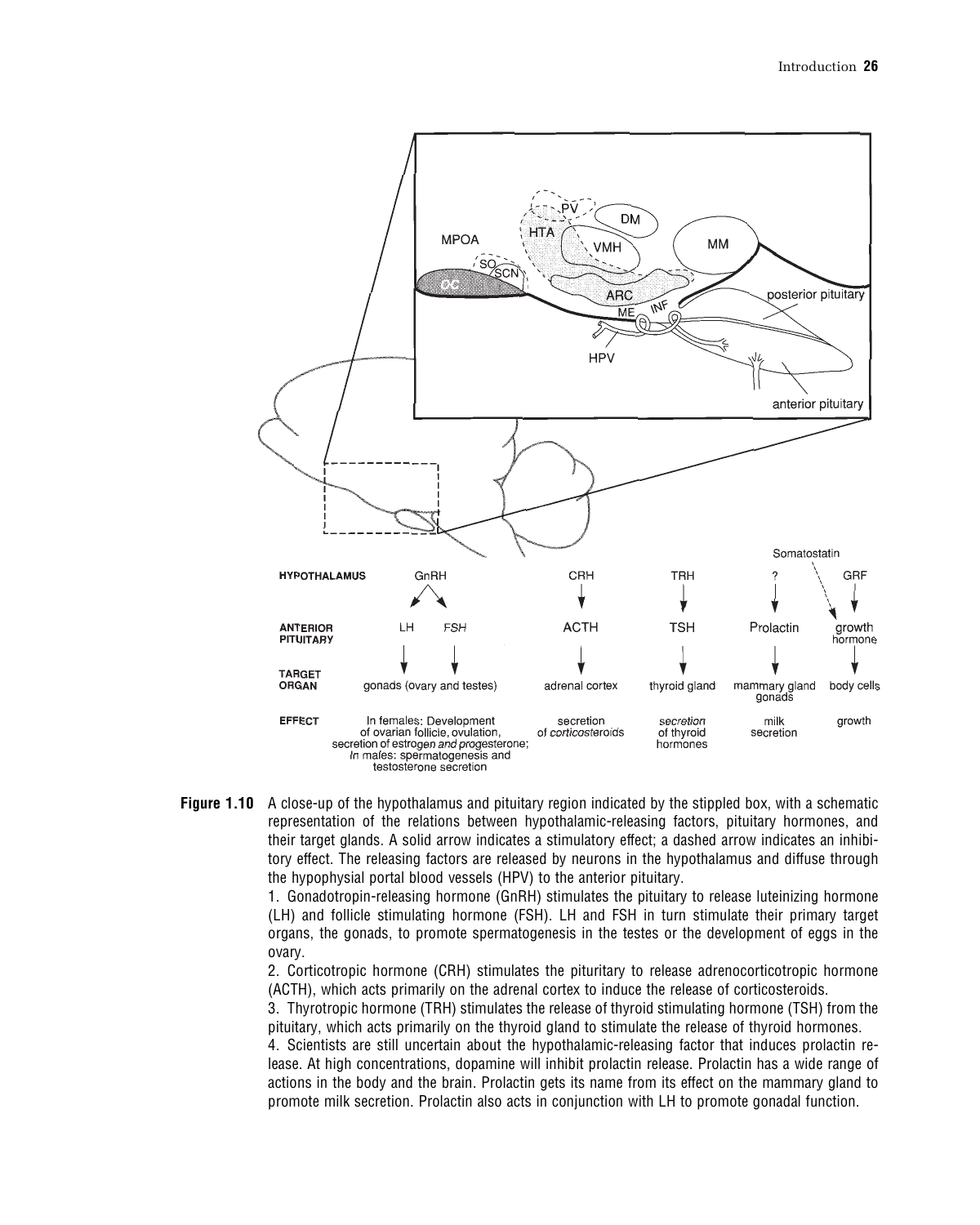pituitary and stimulates corticotrophs there to release adrenocorticotropic hormone (ACTH) into the general circulation. ACTH travels to the adrenal glands (just above the kidneys) which in turn release various corticosteroid hormones (such as cortisol) into the bloodstream. This pattern of control holds for all the anterior pituitary hormones: Neurosecretory cells in the hypothalamus release their releasing factors into the portal system. The releasing factors act on specific pituitary cells to stimulate or inhibit the release of their particular hormone. The anterior pituitary hormone travels through the general circulation to affect the hormonal secretions of the target organ(s).

We can use this same example to illustrate another basic feature of hypothalamic-pituitary interactions: negative feedback. The adrenal steroids, released in response to pituitary ACTH (itself released in response to hypothalamic CRH), travel through the bloodstream to reach the entire body, including the brain and the pituitary. At these two sites, the adrenal hormones act to stem the flow of CRH from the hypothalamus and inhibit the responsiveness of pituitary adrenotrophs. Both actions result in decreased ACTH release. Lowered ACTH levels then result in a decrease in any additional release of adrenal hormones. The negative feedback loop of information means that the release of adrenal cortex hormones is (normally) self-limiting. The adrenal cortex hormones turn off the stimulus that caused them to be secreted in the first place. In turn, as the blood concentration of adrenal cortex hormones falls, CRH and ACTH levels are released from inhibition, and adrenal cortex hormone levels rise again. Thus, the negative feedback aspect of this loop helps to maintain relatively constant levels of adrenal hormones. If they get too high, CRH and ACTH levels are inhibited. If blood concentrations of adrenal cortex hormones fall too low, CRH and ACTH levels rise to bring them up again.

This negative feedback effect is a general phenomenon characteristic of the regulation of the hypothalamus and the anterior pituitary. To cite another example, the hypothalamus also makes and releases thyrotropin-releasing hormone (TRH). TRH stimulates the pituitary to release thyroid-stimulating hormone (TSH). TSH stimulates the thyroid gland to release thyroxine and other thyroid hormones. These thyroid hormones then have a negative feedback effect, reducing hypothalamic release of TRH and pituitary release of TSH. When thyroid hormone levels fall below a certain level, TRH and TSH are released again to restore them.

#### Figure 1.10 (continued)

5. Somatostatin inhibits, and growth hormone relasing factor (GRF) stimulates, the release of growth hormone (GH) from the anterior pituitary. GH stimulates growth of cells; this includes bone growth as well as growth of other cells in the body. ARC, arcuate nucleus; DM, dorsomedial nucleus; HPV, hypophysial portal vessels; HTA, hypophysiotrophic area; INF, infundibular stalk; ME, median emminence; MM, mammilary nucleus; MPOA, medial preoptic area; OC, optic chiasm; PV, paraventricular nucleus; SCN, suprachiasmatic nucleus; SO, supraoptic nucleus; VMH, ventromedial hypothalamic nucleus. (Adapted from Shepard 1988.)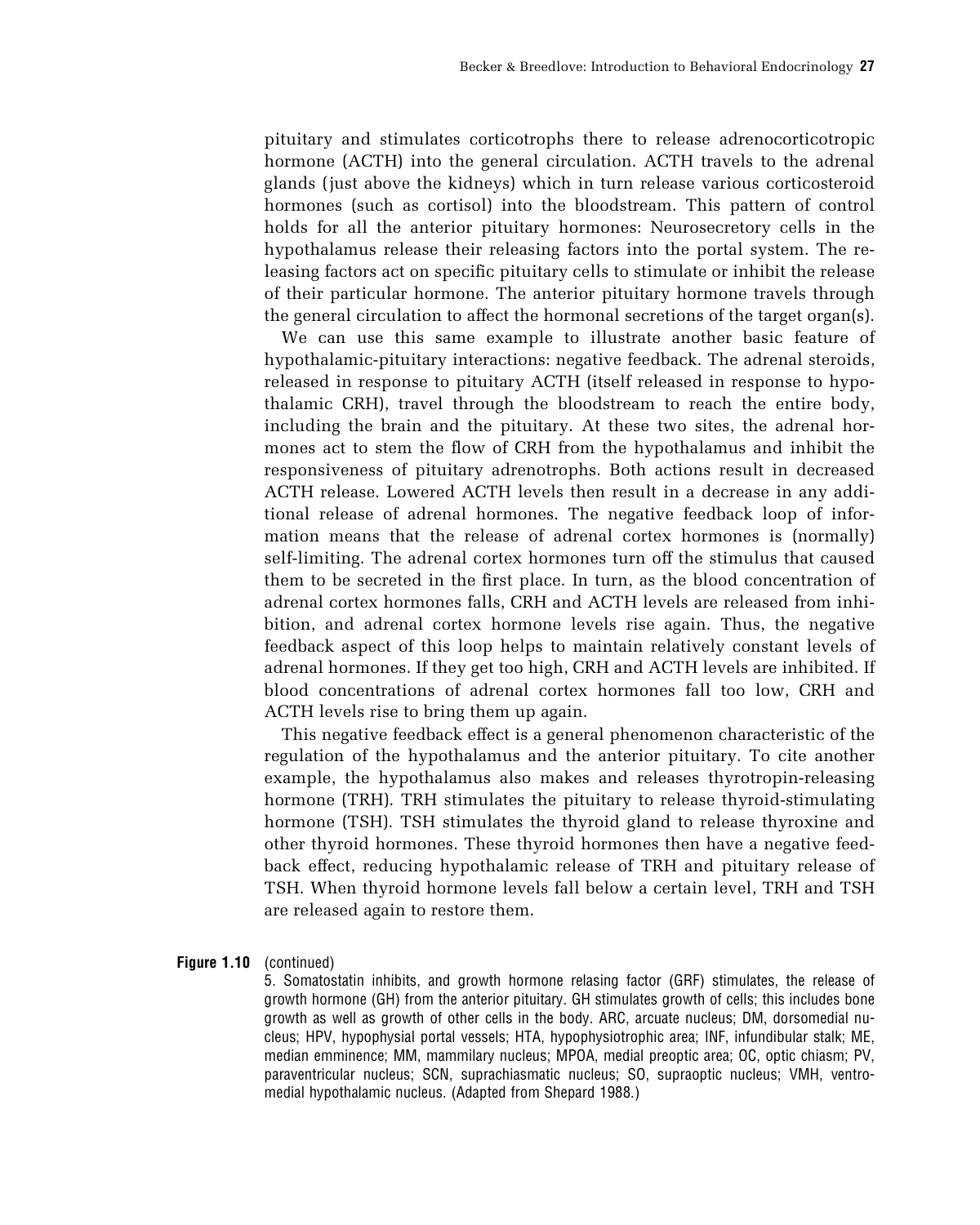| <b>ENDOCRINE GLAND</b> | <b>HORMONES SECRETED</b>                                                                                                                                                                                                        |
|------------------------|---------------------------------------------------------------------------------------------------------------------------------------------------------------------------------------------------------------------------------|
| Anterior pituitary     | Growth hormone (GH)<br>Prolactin (Prl)<br>Melanaphore stimulating hormone (MSH)<br>Adrenal corticotrophic hormone (ACTH)<br>Luteinizing hormone (LH)<br>Follicle stimulating hormone (FSH)<br>Thyroid stimulating hormone (TSH) |
| Posterior pituitary    | Arginine vasopressin (AVP), also known as antidiuretic hormone (ADH)<br>Oxytocin                                                                                                                                                |
| Thyroid gland          | Thyrotoxin<br>Calcitonin                                                                                                                                                                                                        |
| Adrenal cortex         | Glucocorticoids<br>Corticosterone<br>Cortisol<br><b>Mineralicorticoids</b><br>Aldosterone                                                                                                                                       |
| Adrenal medulla        | Epinephrine<br>Norepinephrine<br>Enkephalins<br>Endorphins                                                                                                                                                                      |
| Kidney                 | Renin                                                                                                                                                                                                                           |
| Liver                  | Preangiotensin                                                                                                                                                                                                                  |
| Pancreas               | Insulin<br>Glucagon                                                                                                                                                                                                             |
| Stomach and intestines | Gastrin<br>Secretin<br>Cholecystokinin (CCK)<br>Vasoactive intestinal peptide (VIP)<br><b>Bombesin</b><br>Somatostatin<br>Leptin<br>Orexin                                                                                      |
| Pineal                 | Melatonin                                                                                                                                                                                                                       |
| Gonads: ovary          | Estrogens<br>Estradiol (E2)<br>Estriol<br>Estrone<br>Progesterone                                                                                                                                                               |
| Gonads: testes         | Androgens<br>Testosterone (T)<br>Dihydrotestosterone (DHT)<br>Androstendione                                                                                                                                                    |

Table 1.4 Vertebrate Endocrine Glands and Some of the Hormones They Are Known to Secrete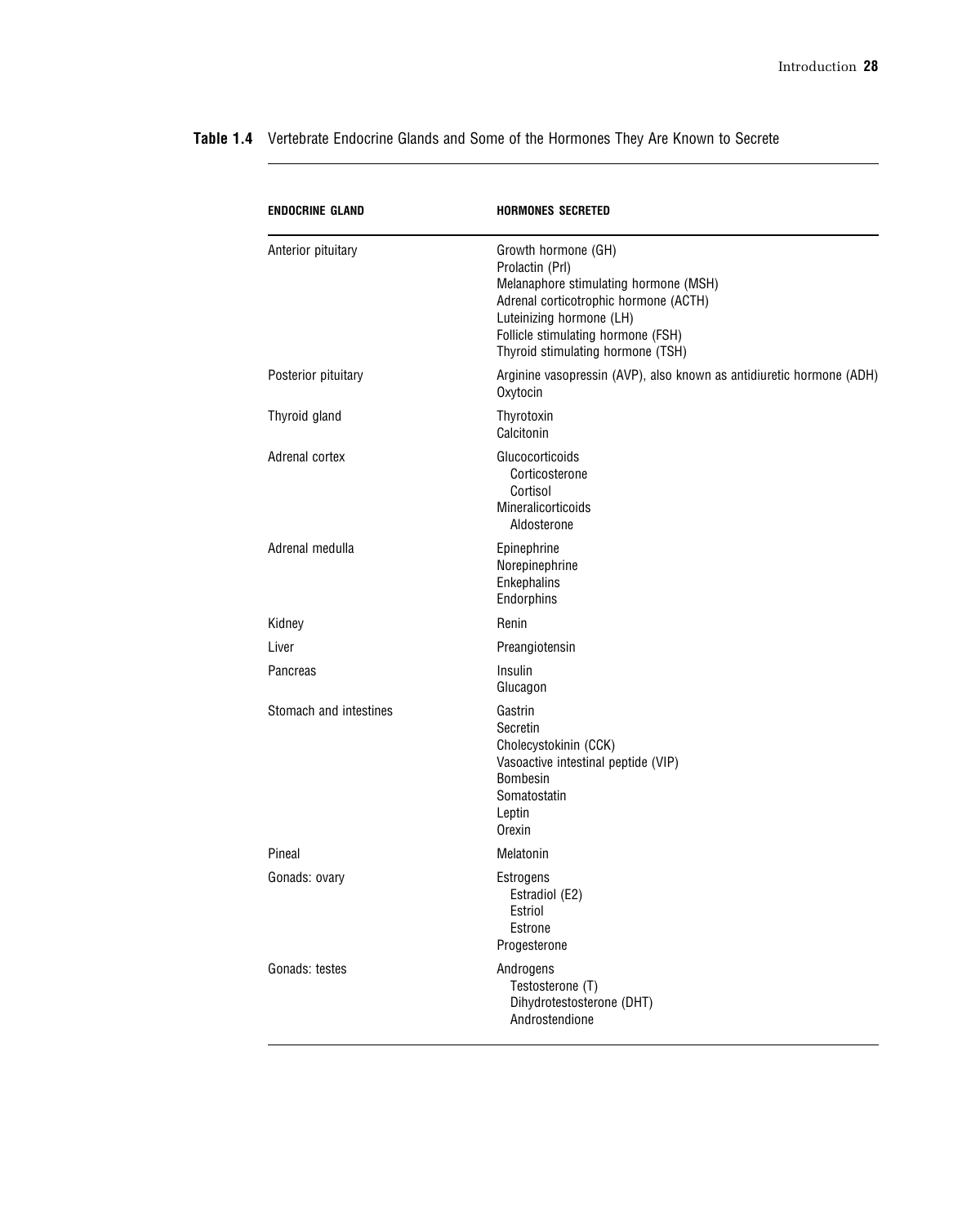While the negative feedback loop tends to keep hormone concentrations in blood relatively constant, there are also conditions under which the feedback system results in regular cycles of varying hormone concentrations. This occurs during the reproductive cycle in females (chapter 4), during pregnancy (chapter 9), and with endogenous rhythms (chapter 12). For example, during the female reproductive cycle, estrogen exerts both negative and positive feedback effects on the hypothalamus. During initial development of an egg (or oocyte), a small amount of estrogen is produced and released by the ovary (see figure 4.1). This inhibits hypothalamic release of gonadotropinsreleasing hormone (GnRH) and pituitary release of luteinizing hormone (LH) as a negative feedback effect. Then, as the oocyte becomes mature, there is a rapid increase in estrogen release from the ovary. Instead of inhibiting GnRH and LH release, however, this rapid increase in estrogen has the opposite effect. It stimulates a pulse of GnRH release from the hypothalamus. This GnRH pulse induces a pulse of LH release from the pituitary, which is crucial for the final maturation and release of the mature egg (see chapters 3 and 4).

# HYPOTHALAMIC NEUROSECRETORY CELLS AND THE POSTERIOR **PITUITARY**

Oxytocin and vasopressin are hormones made by neurosecretory cells in the hypothalamus. Oxytocin and vasopressin are both neurohormones and neurotransmitters. Some of these cells send their axons down to the median eminence and into the posterior pituitary. When these neurons fire, oxytocin or vasopressin is released from the posterior pituitary directly into the bloodstream. You can think of oxytocin and vasopressin as hypothalamic neurohormones that affect target organs directly, without using pituitary cells or their hormones as intermediaries. However, not all neurons that make oxytocin or vasopressin project to the posterior pituitary. Some of the hypothalamic cells that make these hormones project to the brain and spinal cord, synaptically releasing their products upon neurons.

Oxytocin released into the bloodstream triggers milk ejection during nursing and uterine contractions for childbirth. In fact, hospitals often administer a synthetic version of oxytocin, called pitocin, to induce or speed delivery. Vasopressin is vital for fluid conservation. Additional functions of oxytocin and vasopressin will be discussed in chapters 4, 9, and 16. Oxytocin and vasopressin are ''sister'' hormones—their chemical structures are very similar. This structural similarity probably reflects a common evolutionary origin. Amphibians, for example, have only one such hormone, called vasotocin, which has actions reminiscent of both oxytocin and vasopressin.

Most vertebrates produce vasopressin and oxytocin or vasotocin, but there are species variations in the molecular structure of the actual hormones produced and in the functions of these hormones. Table 1.4 lists some of the endocrine glands and the hormones that they produce in most vertebrate animals (mammals, reptiles, amphibians, fishes, and birds). The relations among the hypothalamic-releasing factors, the anterior pituitary hormones,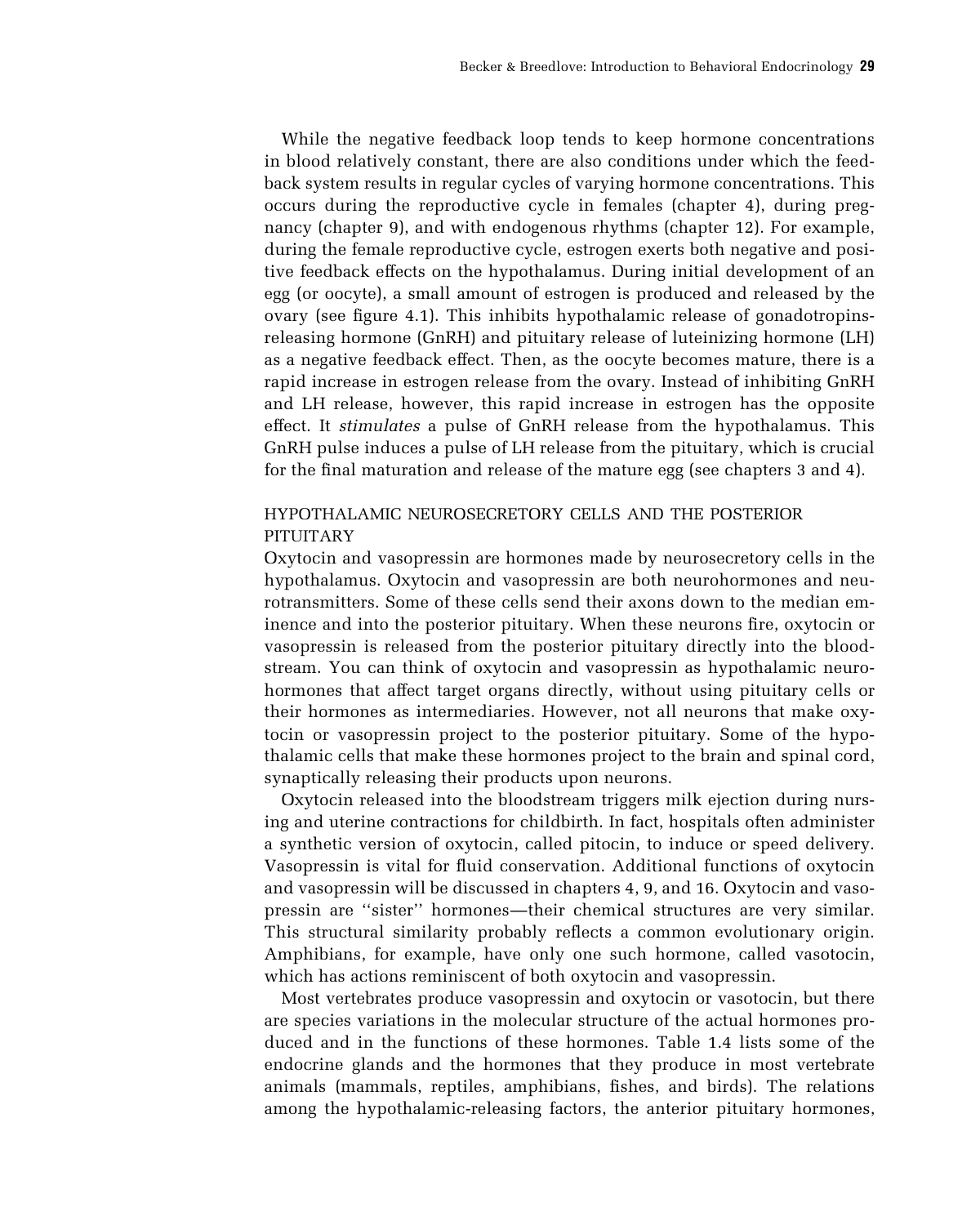and their target endocrine glands are illustrated schematically in figure 1.10. Each releasing factor stimulates the release of a specific hormone (or, in the case of GnRH, the release of two hormones). These hormones are released by the pituitary into the bloodstream and are then carried to their target organs, where they produce their specific effects, usually stimulating the target organs to release hormones of their own.

#### Mechanisms of Hormone Action

# OVERVIEW: STEROIDS VERSUS PEPTIDE HORMONES

Hormones fall into two general classes based on their molecular structures. The first class comprises steroid hormones produced by the gonads and the adrenal cortex and the steroidlike hormones produced by the thyroid gland. The steroid hormones are all synthesized from the common precursor cholesterol (see figure 3.2). The thyroid hormones have a steroidlike threedimensional structure that influences their chemical properties, making them behave like steroids. Because these hormones share many common properties they are usually discussed together. The second class of hormones comprises the glycoprotein hormones (LH and follicle-stimulating hormone [FSH]) and protein or peptide hormones. As we hinted earlier, these different hormones are synthesized and packaged for secretion in different ways.

The protein and peptide hormones are chains of amino acids and are processed like most proteins (see p. 15). The glycoprotein hormones undergo additional processing in the Golgi apparatus, where a sugar group (glycogen is the basic building block in sugars, hence the ''glyco'' prefix) is added to the protein prior to packaging into vesicles. Steroid hormones, on the other hand, are synthesized from precursors in the smooth endoplasmic reticulum, processed further in the mitochondria, and then returned to the smooth endoplasmic reticulum for final processing. The thyroid hormones are synthesized from amino acids that form a complex steroidlike structure. It is currently believed that, unlike protein hormones, steroid and steroidlike hormones are not stored in vesicles. It is thought that they simply diffuse out of cells after synthesis. Release of these hormones is, therefore, governed primarily by the rate at which they are synthesized.

The molecular structure of a hormone is also important because of the way it can act upon other cells. Protein, peptide, and glycoprotein hormones do not readily pass through cell membranes, so they usually act upon receptors found in the outer membrane of responsive cells. Only cells containing the appropriate receptor can respond to a particular hormone. Like a neurotransmitter and its receptor, the hormone and the receptor have complementary shapes that result in the binding of the hormone to the receptor. Protein, glycoprotein, and peptide hormones bind to specific receptor molecules that span the cell membrane, which triggers intracellular chemical reactions that can have a wide range of effects, as we will see.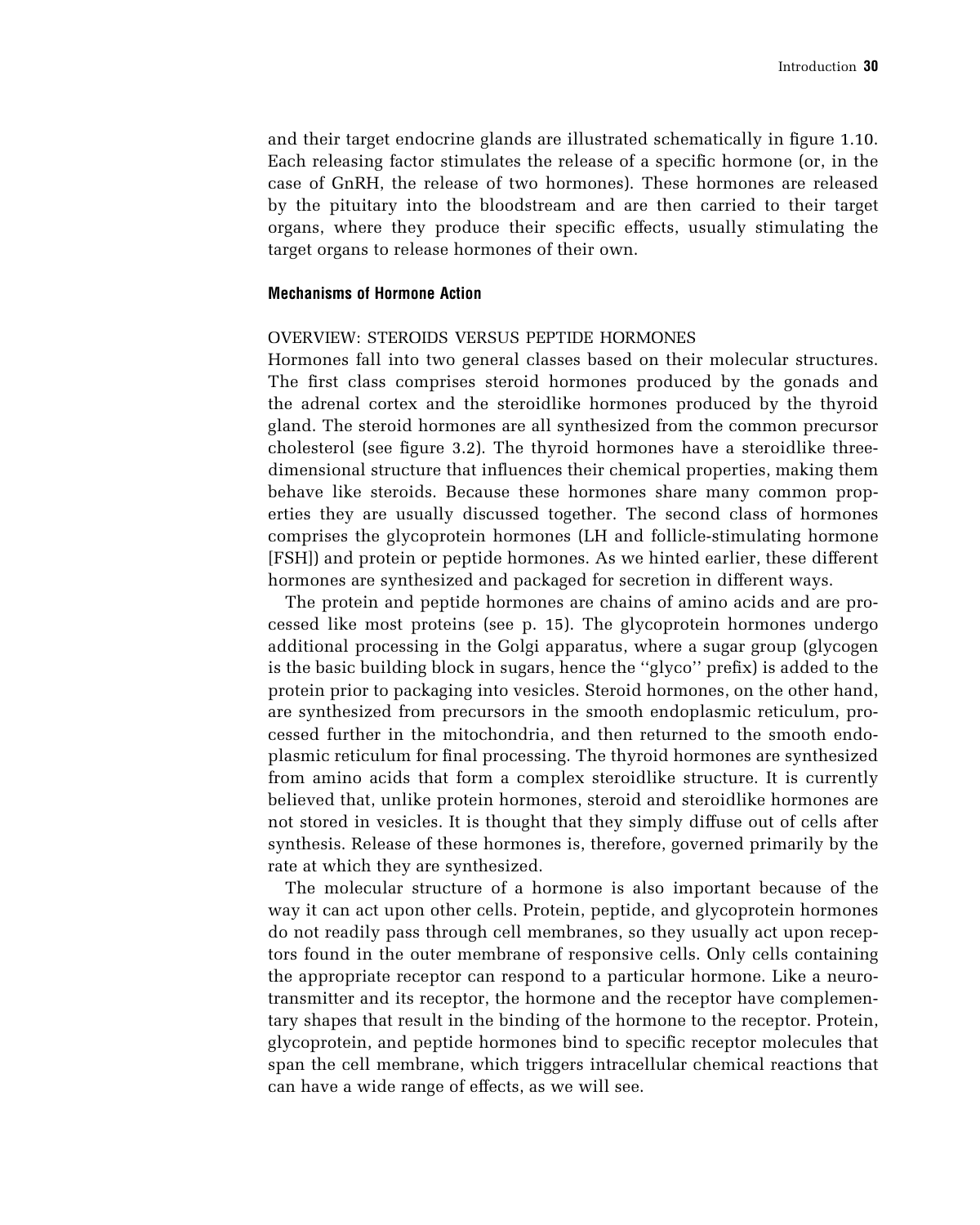In contrast, because steroid hormones are lipid soluble, they are thought to pass through the extracellular membrane. Inside the cell, steroid hormones bind to specific receptor proteins, and this steroid-receptor complex then binds to DNA. The binding of the hormone to DNA results in an increase or decrease in the synthesis of specific proteins, which can begin a wide range of effects.

# PROTEIN HORMONES

Among the vertebrates, protein hormones include the hypothalamic-releasing factors as well as the pituitary hormones (see table 1.4). The posterior pituitary hormones oxytocin and vasopressin are both peptides composed of only nine amino acids. Insulin, another vital protein hormone, consists of about 100 amino acids and is released from the pancreas. Like other proteins, the molecular structure of these hormones is coded for by genes in DNA.

The binding of a protein hormone to its receptor sets into motion a chain of chemical events inside a cell. One of the first events is the activation of a second messenger system that results in a cascading series of reactions within the cell. The exact second messenger varies among the protein hormones, but all are thought to employ second messenger systems to induce a response in target cells. The initial response of the target cell is much like that of a neuron responding to a neurotransmitter, i.e., a change in membrane potential. The particular chain of subsequent events depends upon the type of receptor that was activated and the state of intracellular events that existed before the hormone arrived. Figure 1.11 is a diagram of the rather complicated cascade of chemical reactions triggered by the arrival of a glucagon molecule at a target cell.

The regulation of receptors for protein hormones is thought to be mediated by negative feedback mechanisms similar to those operating at neurotransmitter receptors. In general, the number and activity of these receptors are inversely regulated by the amount of hormone or neurotransmitter available. When neurotransmitter release or protein-hormone release is high, a ''downregulation'' of receptors occurs, so that even more hormone is needed to induce a biological response. In contrast, when hormone release is low, the receptors' response can become supersensitive to stimulation by protein hormones, i.e., less hormone is required to produce the same biological response. This negative feedback system serves to maintain a relatively constant biological response even when the endocrine system is damaged or altered. For each hormone and receptor, however, there are also other factors that are important in the regulation of receptor activity, including the regulation of receptors by steroid hormones.

One example of the operation of the negative feedback mechanism carried to an extreme occurs in people with adult onset diabetes (also known as type II, or insulin-independent diabetes mellitus). This form of diabetes, as suggested by its name, develops late in life and is usually associated with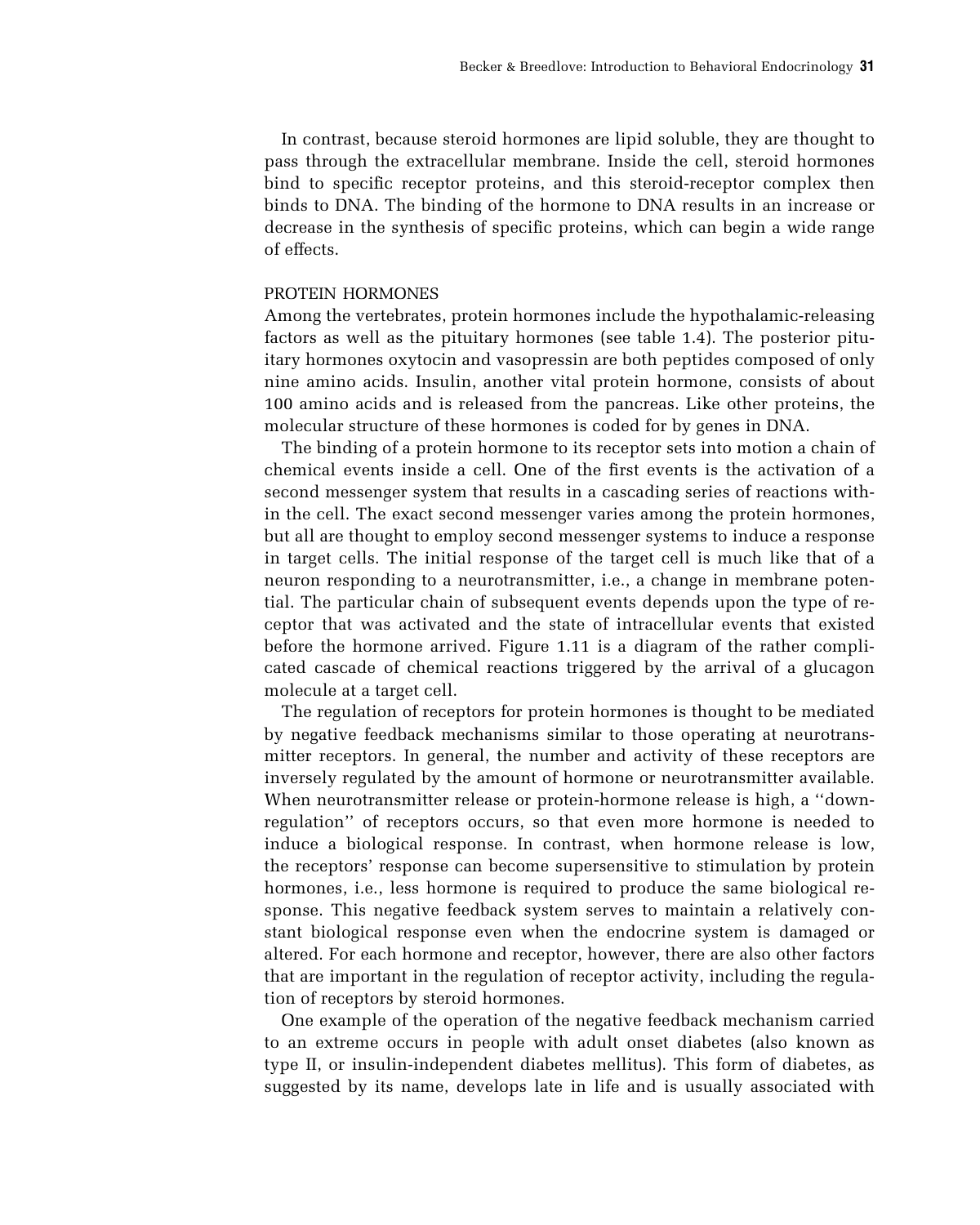

Figure 1.11 Cascade of events triggered by the arrival of a glucagon molecule at a target cell. Glucagon binds to its cell membrane receptor (1). This stimulates the activity of an effector enzyme that promotes the formation of cyclic adenosine monophosphate (cAMP) from adenosine triphosphate (ATP) inside the cell (2). cAMP, known as the second messenger, activates one of a class of enzymes known as protein kinases (3). This particular protein kinase catalyzes the phosphorylation (i.e., the addition of phosphate groups (P)) to other specific enzymes (4), (5), and (6), which in turn catalyze the metabolism of glycogen to glucose-1-phosphate (G-1-P) (7) and then the generation of glucose (8) which is released from the cell (9). (Adapted from Norman and Litwack 1997.)

> obesity. Unlike type I diabetes (in which individuals do not produce enough insulin), in type II diabetes insulin secretion is elevated and peripheral insulin receptors are reduced in number and insensitive to insulin. It is as though the elevated insulin secretion has desensitized the insulin receptors. Alternatively, it may be that the decreased receptor response has resulted in an increased insulin secretion. Frequently, after weight loss, these individuals regain normal insulin secretion and sensitivity (Norman and Litwack 1987). Why some individuals develop this abnormality in the negative feedback response to insulin is not known.

#### STEROID HORMONES

In vertebrates, steroid hormones are often referred to by the organ of their origin. For example, the hormones produced by the ovaries and testes (or gonads) are referred to as the gonadal steroids. The principal products of the testes are the androgens, testosterone and dihydrotestosterone. The ovaries primarily make two types of steroid hormones, estrogens and progestins. Examples of estrogens include estradiol, estriol, and estrone. Progesterone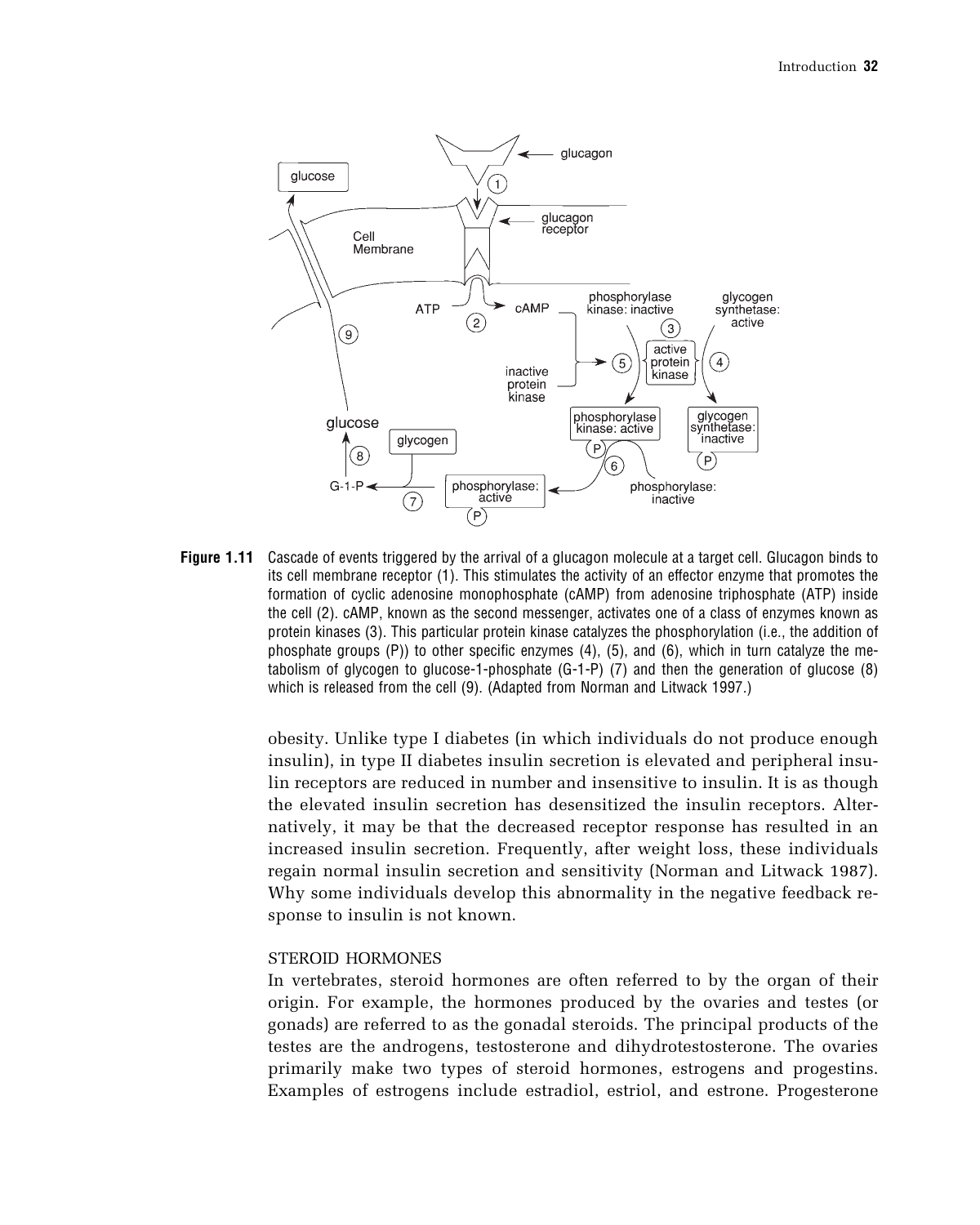is the principal progestin, so named because it promotes gestation or pregnancy. It should be noted, however, that testosterone is a precursor to estrogen and the ovaries also make testosterone. Conversely, estrogen is a metabolite of testosterone, so the testes also produce some estrogen.

The hormones secreted by the cortex of the adrenal gland are known as the adrenal steroids or corticosteroids. The corticosteroids include two classes of steroid hormones. These are the glucocorticoids and the mineralocorticoids. The glucocorticoids, in general, increase circulating glucose. Cortisol and corticosterone are examples of glucocorticoids. Cortisone is a synthetic version of cortisol that is used medicinally. Androgens (testosterone, dehydroepiandrosterone, and so on) are also produced by the adrenal cortex; they are released in response to ACTH, like the mineralocorticoids that regulate water balance (e.g., aldosterone). In fact, over 50 adrenal steroid hormones can be released in response to ACTH from the pituitary. As we will learn in chapter 11, scientists suspect that there are other hormones determining which steroids the adrenals will produce.

One word of caution may be needed here. Although the principal secretion of the testes in most male vertebrates is testosterone, the testes also secrete small amounts of estrogens, as noted earlier. Similarly, ovaries and adrenals also produce androgens. Thus, the idea that androgens are ''male'' hormones while estrogens are ''female'' hormones is overly simplistic; both sexes make both classes of hormone, albeit in quite different proportions (see chapter 3). The proportions and specific androgens or estrogens that are produced also vary with the species. For example, the stallion has exceptionally high concentrations of estradiol.

The third organ to release steroidlike hormones is the thyroid gland. As noted before, the thyroid hormones look and behave very much like steroids in that they are lipid soluble and not released by exocytosis. The principal thyroid hormones are triiodothyronine, abbreviated as T3, and thyroxine (also known as tetra-iodothyronine, abbreviated as T4).

Steroid hormones (and thyroid hormones) act quite differently from protein hormones. They are lipophilic and therefore readily cross the lipid cell membrane. Target cells are those that contain protein receptor molecules that recognize and bind to a particular steroid. Once the steroid binds to its receptor, the steroid-receptor complex binds to DNA and thereby manages to either increase or decrease the transcription of specific genes (probably by triggering the winding or unwinding of DNA coils), changing the production of a wide variety of proteins. Thus, steroid hormones can regulate gene transcription (or expression) and can therefore expert powerful influences upon the development and differentiation of cells.

Another difference between steroids and protein hormones occurs in the regulation of their receptors. Steroid hormone receptors are sometimes regulated by a positive feedback system. In other words, in the absence of testosterone, for example, the number of testosterone receptors decreases.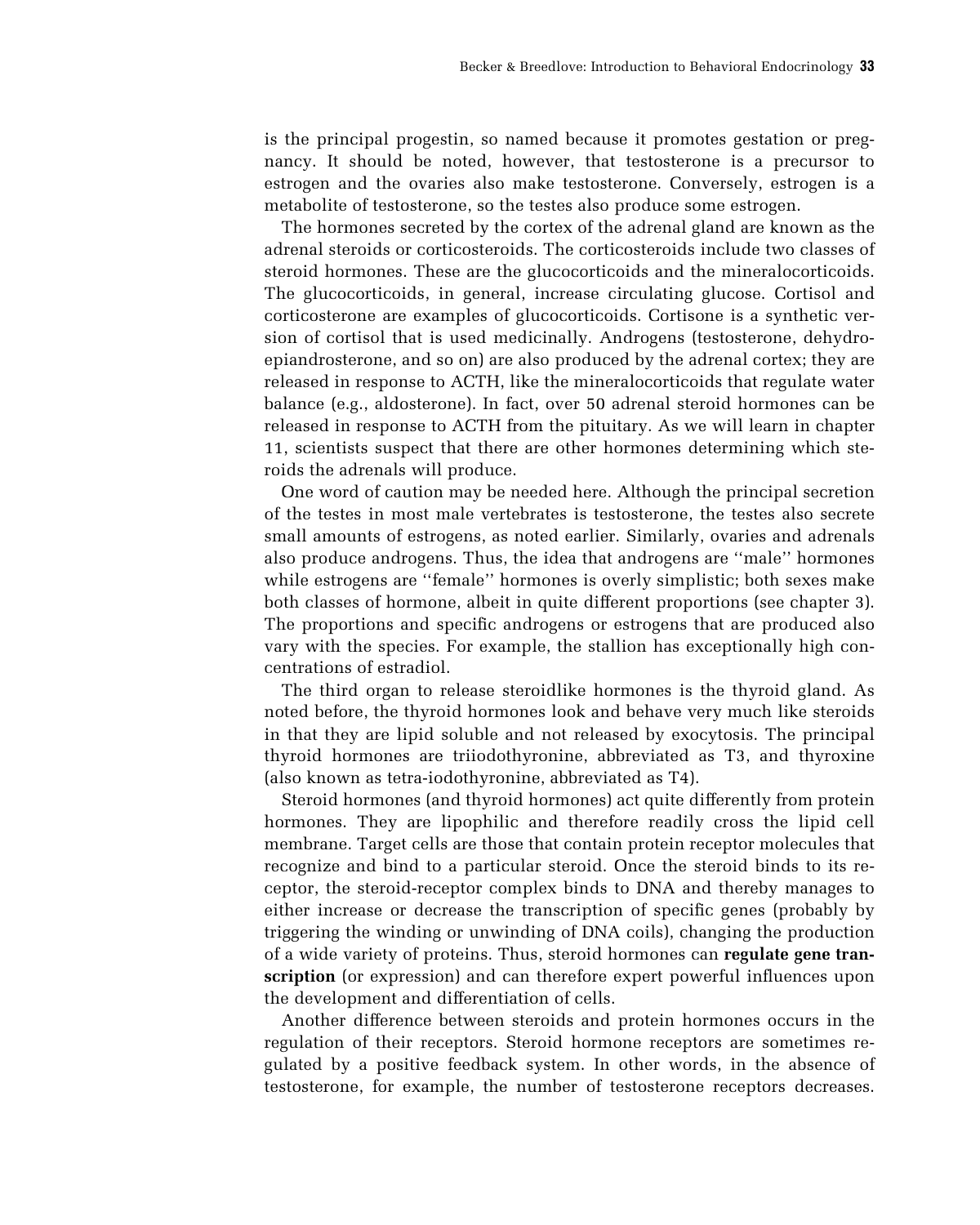Therefore, it is sometimes necessary to treat an animal repeatedly with a steroid hormone to induce sufficient numbers of receptors to get a biological response. The number of receptors that can be induced by this mechanism is finite, however, so that if excess hormone is present for a prolonged period of time, eventually no receptors will be available to bind the hormone.

Selective gene activation or regulation is an important concept. Even though all the cells in an animal contain the same genetic material (about 100,000 genes in a human), the genes used, or expressed, by individual cells vary. Genes that are expressed in a cell are those genes that are transcribed to produce proteins. Most cells will express the genes that contain the information needed to produce the synthetic and housekeeping organelles, so some genes are expressed in most cells. Then there are some genes that are expressed only in a particular cell type. For example, it has been estimated that liver cells express about 30,000 genes and various neurons express about 50,000 genes, and that about 20,000 of these genes are common to both liver cells and neurons. It is also important for a cell to be able to adapt to the changing needs of an organism. So the expression of genes is regulated by information obtained from within the cell and by information from external sources. One way that the expression of genes can be regulated is through hormonal input. You will learn more about hormone receptors and how they work in chapter 2.

# Endocrine Methods

### BIOASSAYS

In the old days, the only way to measure the concentration of a hormone in blood or in an organ was to reconstruct in the laboratory some physiological system that normally responds to the hormone. For example, what if you wanted to measure the testosterone concentration in a sample of blood plasma from a bull? You could castrate adult male rats, thereby depriving them of their own gonadal steroid hormones; you would then notice that the prostate glands surrounding the urethra become smaller afterward and that injections of testosterone make them bigger again. The weight of these glands can serve as a biological assay, or **bioassay**, of androgen concentrations. If you now inject the rat with a solution containing hormones extracted from the plasma of a steer (i.e., a castrated bull), kill the rat, and then weigh its prostate, you would see little or no growth, whereas if you injected the rat with a solution of hormones extracted from the plasma of a bull, you should see considerable growth of the rat's prostate. Such bioassays are effective but not very convenient or sensitive. Furthermore, minor differences in the way the rats are treated or the glands are dissected can dramatically affect the bioassay results. This makes it sometimes difficult to compare the results of bioassays from different investigators because not all laboratories measure a substance in the same way.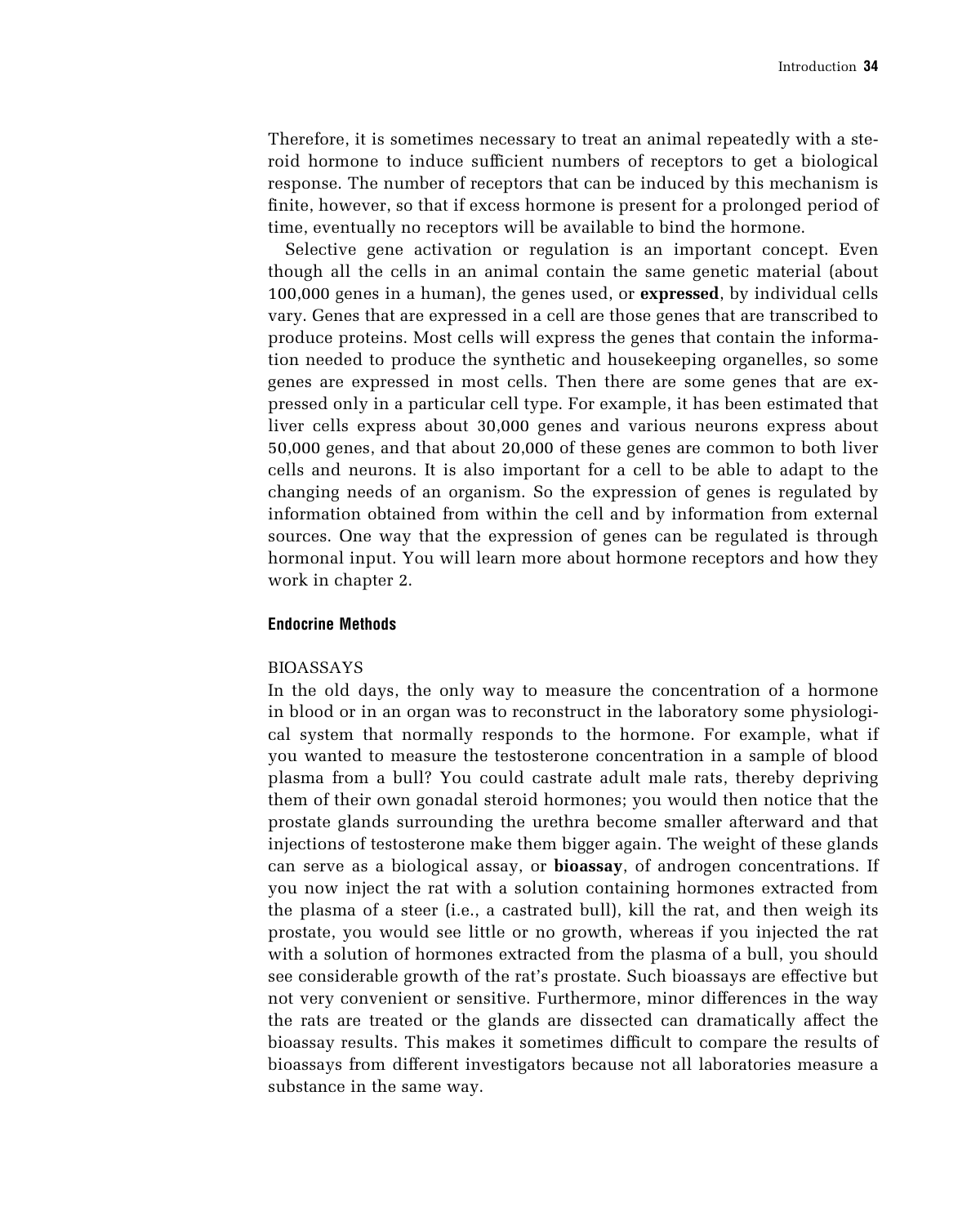## RADIOIMMUNOASSAYS

These days the most common method for measuring hormone concentrations in blood is the radioimmunoassay, or RIA. The RIA was invented by Rosalyn Yalow and Seymour Berson, for which they won the Nobel prize. To measure the testosterone concentrations in bull plasma with an RIA, you need three things: (1) testosterone (T) of known purity that was either expressly manufactured (known as ''synthetic hormone'' because it was synthesized by humans in either a chemistry laboratory or by the enslavement of bacteria) or was ''purified'' from some animal product (testes perhaps) by the use of biochemical methods; (2) testosterone that has been radioactively labeled (T\*). By detecting the radioactive particles given off by the radioactive isotopes, it is possible to quantify the total radioactivity and therefore the total number of so-called ''hot'' T\* molecules. Nonradioactive T molecules may be referred to as ''cold'' T; and (3) an antibody that recognizes and attaches itself to testosterone. Antibodies are large, complex proteins made by an organism to attach to invaders and mark them for destruction (see chapter 10). We can inject a rabbit with the substance of interest and later withdraw some of the rabbit's plasma to harvest the antibodies it made to the substance of interest—in this case, testosterone.

With these three reagents (which can be purchased commercially for most hormones), it is possible to assay the concentrations of testosterone in the sample of bull plasma. We refer to the bull's own testosterone as endogenous testosterone because it was made inside the bull in contrast to exogenous testosterone, which was introduced in either the bull or the plasma sample by researchers. If we were to add the antibodies that recognize testosterone to the sample, they would bind the testosterone more or less irreversibly. Unfortunately, there are no simple ways to count the antibodies. On the other hand, if we added the antibodies to our exogenously supplied "hot" T\*, then separated the leftover free  $T^*$  from the  $T^*$  bound by antibodies, we could use Geiger counter–like machines to detect the antibody- $T^*$  complexes by measuring the radioactive T\*.

So what would happen if we added a known amount of hot  $T^*$  to our plasma sample and then added the antibodies? After waiting awhile for the antibodies to bind to both T and T\*, we would separate out the leftover, unbound T\*. If there were no endogenous testosterone in the sample, we would get just as many antibody-T\* complexes (measured by the amount of radioactivity) as we'd get if we added antibody and  $T^*$  to water instead of plasma. But if there were some endogenous testosterone in the plasma sample, some of the antibodies would stick to that testosterone (which of course would not be ''hot''), and therefore fewer antibody-T\* complexes would be made. In fact, if more endogenous testosterone is present, more hot molecules will be displaced and therefore fewer antibody-T\* complexes will be detected when we measure the radioactivity. We can find out how much hot T\* will be displaced by a given amount of testosterone by measuring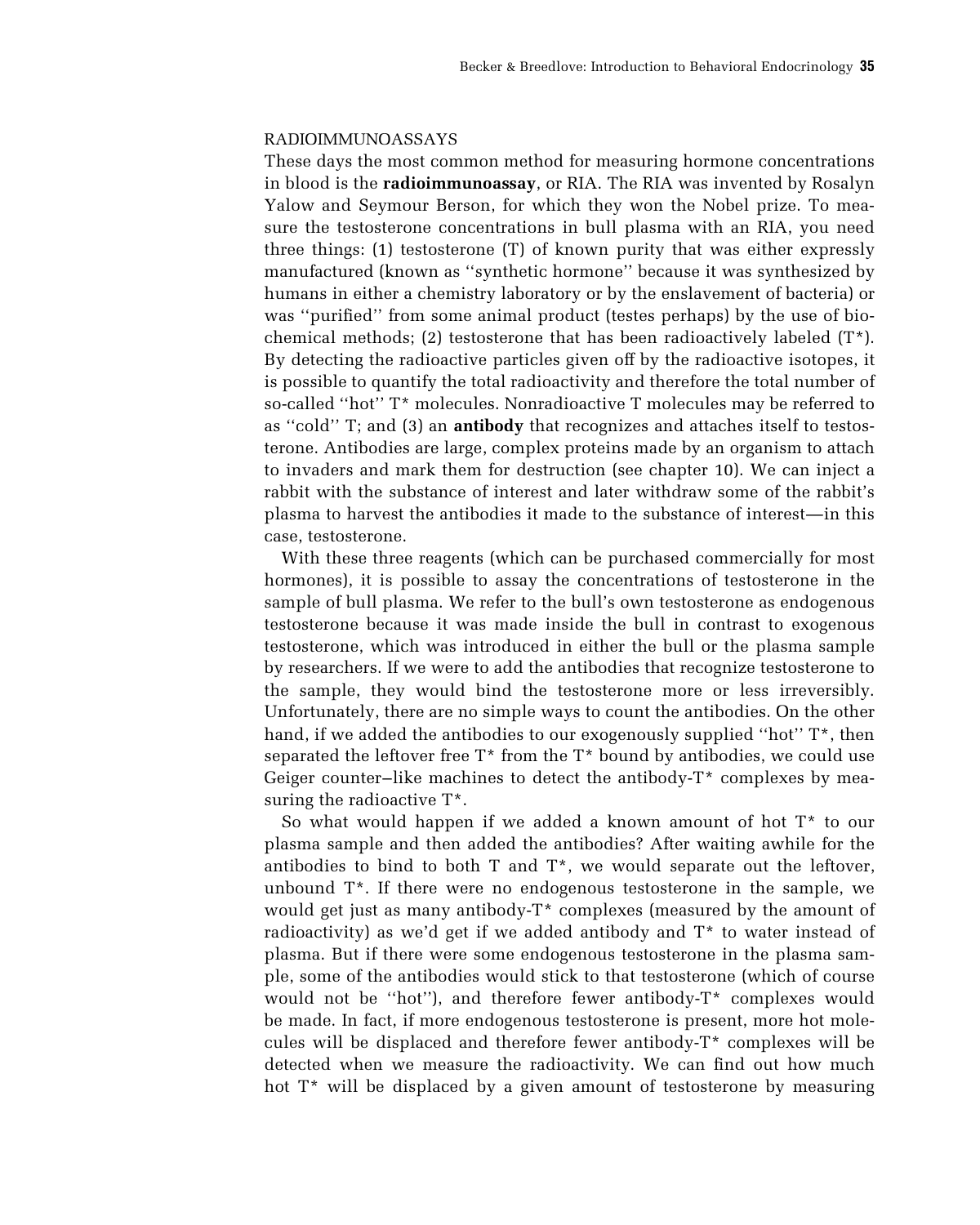out different amounts of ''cold'' T of known purity (say 50, 100, 250, and 500 micrograms  $\lceil \mu g \rceil$  worth) and seeing exactly how much  $T^*$  is displaced by each. From this information we could generate a standard curve that would allow us to determine exactly how much testosterone exists in each of our biological samples.

### **Summary**

Behavioral endocrinology joins together the fields of neuroscience, endocrinology, and psychology to ask important and exciting questions about how changes in the endocrine system influence the brain and behavior. In this chapter we have reviewed some of the basic concepts important to the study of the nervous and endocrine systems. Some of the most important concepts are summarized below.

- 1. The methods used to measure and evaluate behavior must be just as precise and exacting as the methods used to quantify hormones. In many ways, the behavioral component of experiments is much more difficult than the biochemical methods used to quantify the behavior because it frequently depends on visual observation. Thus, a great deal of time is needed to conduct precise and accurate measures of behavior.
- 2. You will study three different types of intercellular messengers: neurotransmitters, neurohormones, and hormones. Most of these intercellular messengers are packaged into secretory vesicles for release by exocytosis. Differences among these messengers lie in where they are produced, where they are released, and the distance that must be traveled to produce an effect. Neurotransmitters are produced by neurons in the brain, released at the synaptic terminal, and diffuse across the synaptic cleft to produce a response at the postsynaptic membrane. Neurohormones are produced by neurons in the brain, released from synaptic terminals into the bloodstream, and produce their effects at target organs. Hormones are produced by endocrine cells, released into the bloodstream, and produce their effect at distant target organs.
- 3. Communication between neurons occurs through the release by exocytosis of chemical messengers known as neurotransmitters. The neurotransmitter is released at the synapse and binds to a postsynaptic receptor. This process is known as synaptic transmission. The binding of the neurotransmitter to the receptor results in a change in the membrane polarization of the postsynaptic cell. This influences whether or not the postsynaptic cell will fire an action potential. Drugs that produce changes in neuronal activity usually do so by influencing one or more components of synaptic transmission.
- 4. Neurohormones known as releasing factors are released by neurosecretory cells in the hypothalamus. These releasing factors travel through a specialized system of blood vessels to reach the anterior pituitary which controls the release of pituitary hormones. The pituitary hormones enter the bloodstream to regulate the release of hormones from the peripheral endocrine glands.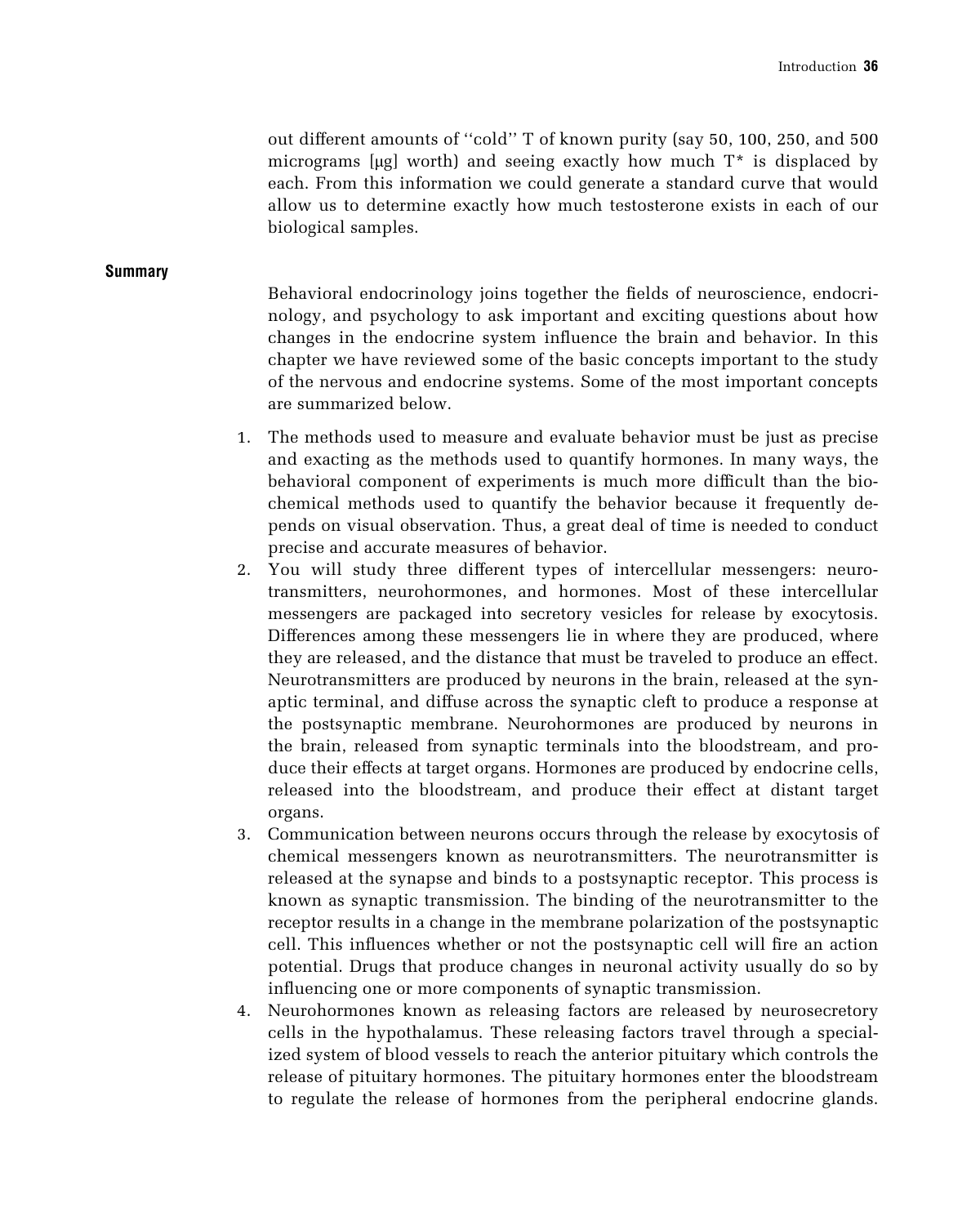Negative and positive feedback from the endocrine glands to the brain and pituitary results in coordination of the neuroendocrine systems.

- 5. Hormones are classified according to their molecular structures as either steroid or protein hormones. Both kinds of hormones produce their effects on target tissues by binding to specific receptors. The process induced by the binding of a hormone to a receptor depends on whether the hormone is a protein or a steroid. Protein hormones induce their effects by binding to membrane-associated receptors and inducing intracellular changes by activation of a second messenger system. Steroid hormones bind to intracellular receptors, and the steroid-receptor complex alters gene expression.
- 6. Genetic information is coded by the DNA found in the nuclei of eucaryotic cells. Particular lengths of DNA known as genes are transcribed into a string of specific RNA nucleotides that leave the nucleus. In the cytoplasm of the cell, RNA is translated into a specific sequence of amino acids. A short sequence of amino acids is called a peptide; a long sequence is called a protein. The genetic code is important for our understanding of information in later chapters for two reasons. First, steroid hormones produce their effects by altering gene expression, and this can be shown to be related to the behavioral effects of steroid hormones. Second, releasing factors, neurotransmitters, and some hormones are proteins or are synthesized from proteins. One way to measure changes in production of these molecules is to quantify the production of the mRNA that codes for these proteins.

# Study Questions

- 1. You are observing your favorite species in the wild, the gastric brooding frog, and you would like to be sure that your observations of the animal's mating behavior will be reproducible. What steps would you take to obtain reliable, reproducible data? How would you determine if hormones are involved in this behavior?
- 2. What are the differences among oxytocin, LH, and estrogen? Include a discussion of the chemical structure, how the hormone is released, where it is released from, and the receptors on which the hormones act.
- 3. What are the differences between positive feedback and negative feedback in the control of hormone secretion? Give examples of each.
- 4. How do psychoactive drugs produce their effects in the brain? Be specific.
- 5. What is selective gene expression? How would you determine if a hormone was altering gene expression?

# Sources of Additional Information

#### Textbooks

Cooper, J. R., Bloom, F. E., and Roth, R. H. (1996) The Biochemical Basis of Neuropharmacology, 7th edition. New York: Oxford University Press.

Norman, A. W., and Litwack, G. (1997) Hormones, 2nd edition. San Diego: Academic Press.